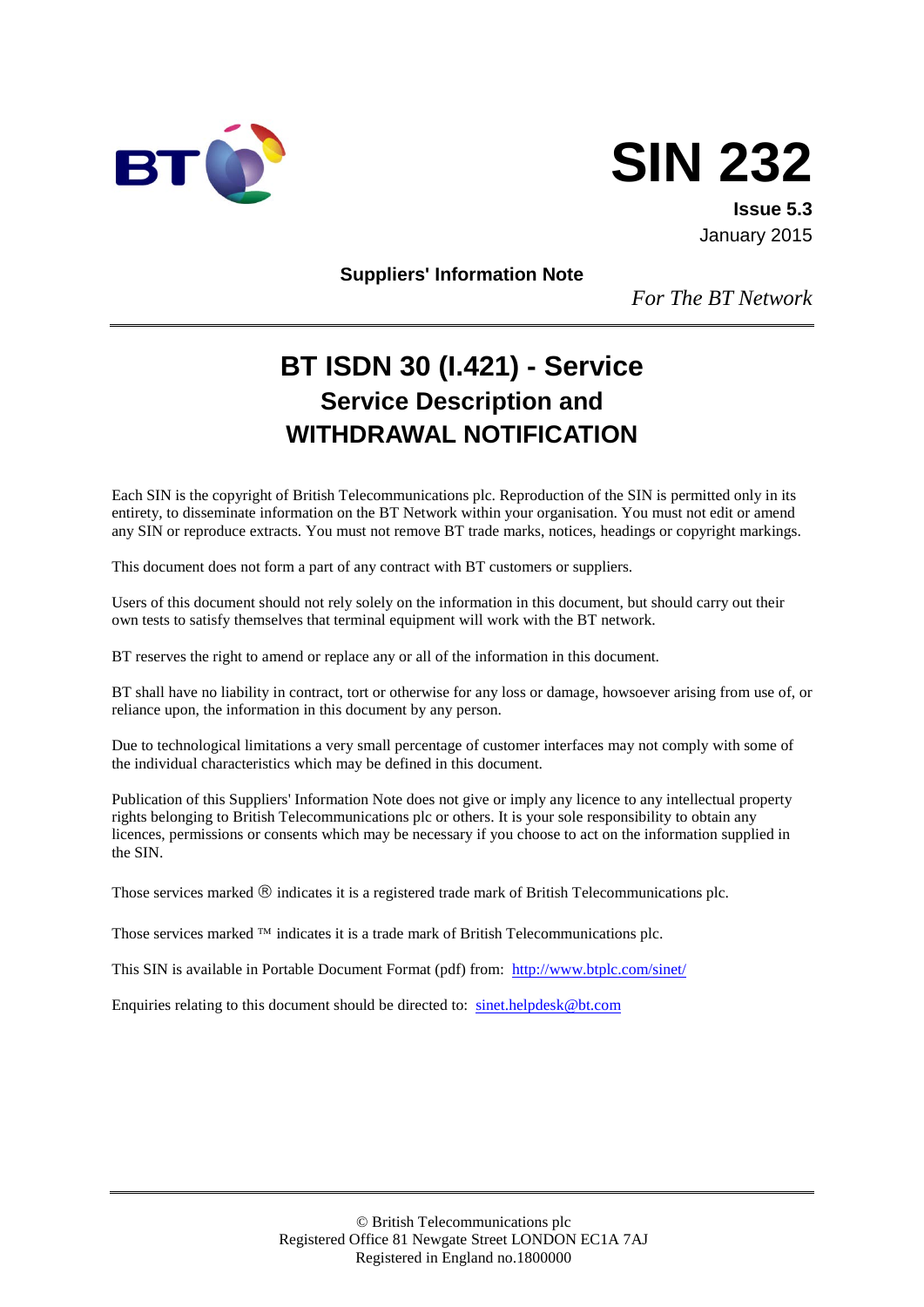#### **CONTENTS**

| 1.                                                                 |                                                                                          |  |
|--------------------------------------------------------------------|------------------------------------------------------------------------------------------|--|
| 2.                                                                 |                                                                                          |  |
| 3.                                                                 |                                                                                          |  |
| 4.                                                                 |                                                                                          |  |
| 5.                                                                 |                                                                                          |  |
| 6.                                                                 |                                                                                          |  |
| 7.                                                                 |                                                                                          |  |
|                                                                    |                                                                                          |  |
| A.1<br>A.2<br>A.3<br>A.4<br>A.5<br>A.6                             |                                                                                          |  |
|                                                                    |                                                                                          |  |
| B.1<br>B.2<br>B.3<br>B.4<br>B.5<br>B.6<br>B.7<br>B.8<br><b>B.9</b> | MULTIPLE SIMULTANEOUS CALL ESTABLISHMENT/AUTOMATIC CALL GENERATION  12<br><b>ANNEX C</b> |  |
|                                                                    |                                                                                          |  |
| C.1<br>C.2<br>C.3<br>C.4                                           |                                                                                          |  |
|                                                                    |                                                                                          |  |
|                                                                    |                                                                                          |  |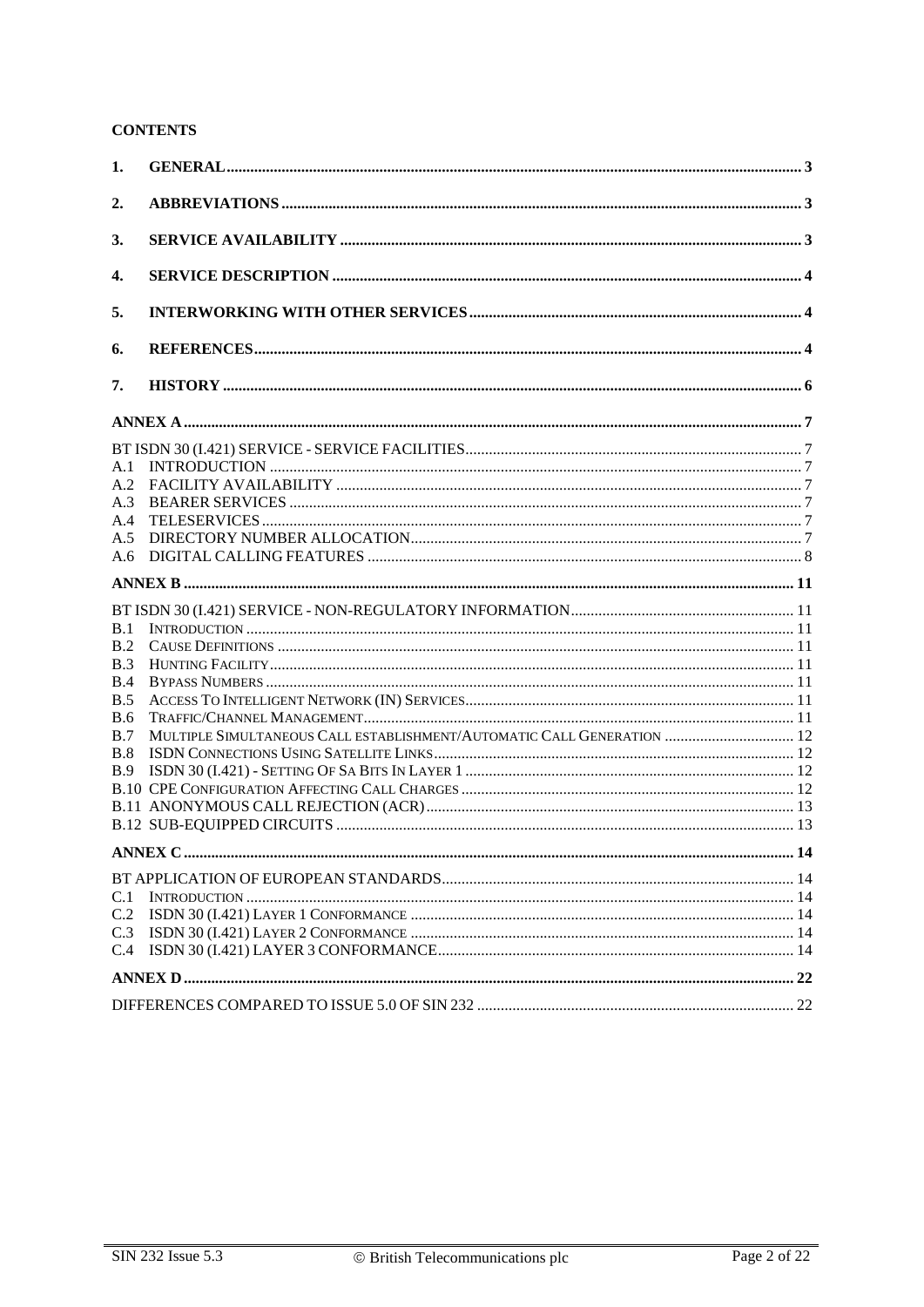### **1. GENERAL**

1.1 This Suppliers Information Note (SIN) describes the BT ISDN 30 (I.421) Service supported on the *limited ETSI call control* platform, (CCITT Recommendation I.421 User-Network Interface). It is intended to provide general information about the service for Customer Premises Equipment (CPE) manufacturers and developers.

1.2 An overview of all of the ISDN services provided by BT is given in SIN 312.

# **2. ABBREVIATIONS**

| CCITT           | - The International Telegraph and Telephone Consultative Committee<br>(now called ITU-T - International Telecommunications Union - |
|-----------------|------------------------------------------------------------------------------------------------------------------------------------|
|                 | Telecommunications Standardisation Sector)                                                                                         |
| <b>CPE</b>      | - Customer Premises Equipment                                                                                                      |
| <b>CTR</b>      | - Common Technical Regulation                                                                                                      |
| <b>ETS</b>      | - European Telecommunication Standard                                                                                              |
| <b>ETSI</b>     | - European Telecommunication Standards Institute                                                                                   |
| <b>ISDN</b>     | - Integrated Services Digital Network                                                                                              |
| <b>ITEC</b>     | - ISDN Terminal Equipment Compatibility Laboratory                                                                                 |
| NT <sub>1</sub> | - Network Termination Type 1                                                                                                       |
| <b>NTTA</b>     | - Network Terminating and Testing Apparatus                                                                                        |
| <b>PRA</b>      | - Primary Rate Access                                                                                                              |
| <b>PSTN</b>     | - Public Switched Telephone Network                                                                                                |
| <b>SIN</b>      | - Suppliers Information Note                                                                                                       |
| <b>UTP</b>      | - Unscreened Twisted Pair                                                                                                          |

# **3. SERVICE AVAILABILITY**

3.1 The issue of this SIN details the BT ISDN 30 (I.421) Service, (supported on the *limited ETSI call control* platform). It is an updated version of SIN 232, Issue 5.0 which announced the withdrawal of the service.

3.2 The BT ISDN 30 (I.421) Service, (supported on the *limited call control* platform) uses a call control platform across the network which was designed and implemented prior to the completion of the European ISDN Standards published by the European Telecommunications Standards Institute (ETSI). BT now support new provision of their ISDN 30e Service on a *full ETSI call control* platform which is described in SIN 261.

Following the complete introduction of the full ETSI call control platform, all new provision of ISDN 30 (I.421) services is on the full ETSI call control network platform.

#### **BT withdrew the ISDN 30 (I.421) service provided on the** *limited ETSI call control* **network platform during 2008.**

Both the *limited ETSI call control* network platform and the *full ETSI call control* network platform support the ISDN user-network interface to the ETSI international standards and hence network platforms will support the same approved ISDN CPE albeit with some restrictions, see SIN 261 Section 2.2.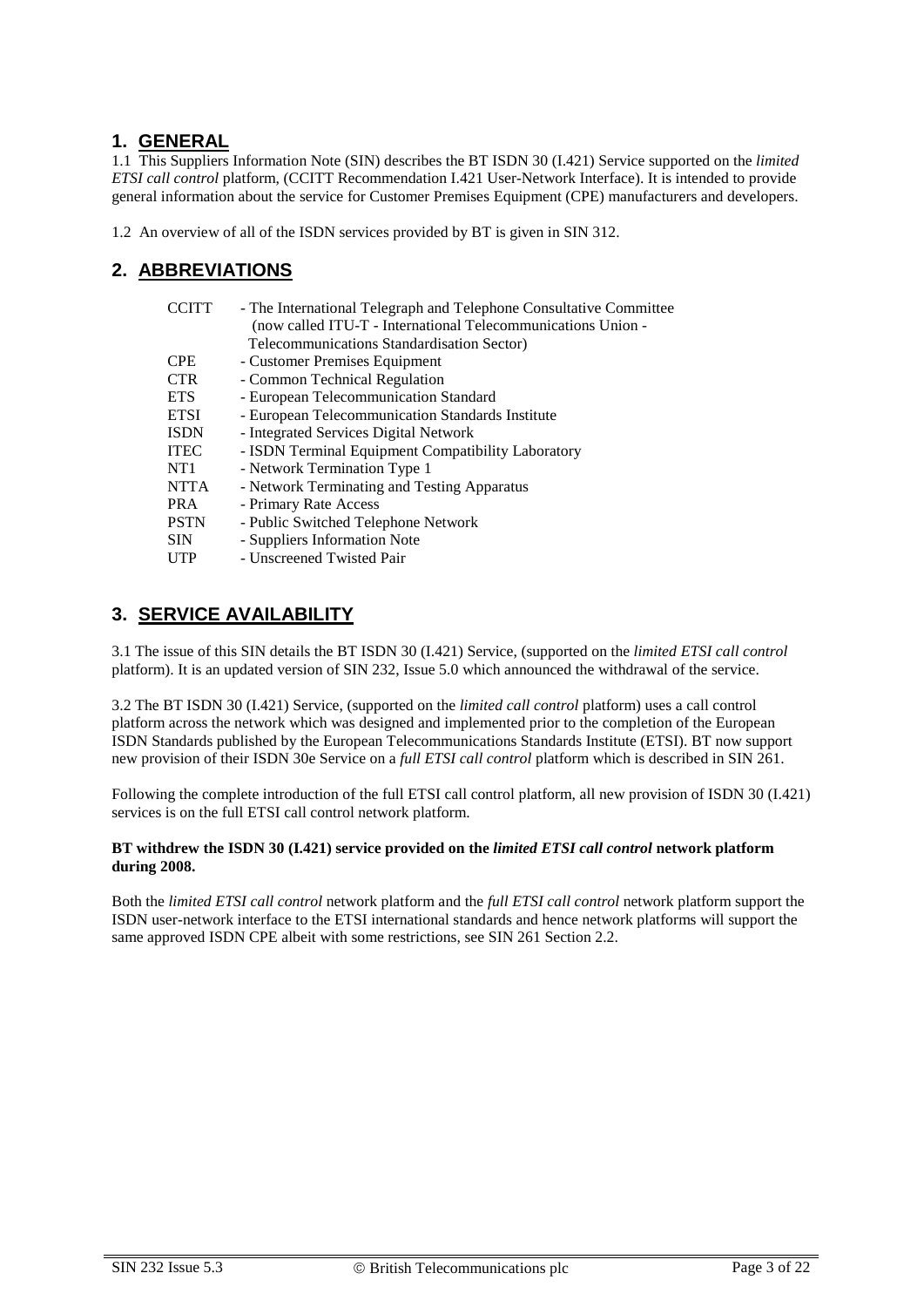# **4. SERVICE DESCRIPTION**

4.1 The BT ISDN 30 (I.421) Service has been designed to support CPE complying with NET 5 (which was superseded by CTR 4) and is as described in the following ETSI standards as qualified by Annexes A to C of this SIN:

ETS 300 011 Edition 2 ETS 300 125 ETS 300 102-1 ETS 300 061 ETS 300 064 ETS 300 092 ETS 300 093

The full title and dated references of the above documents are given in Clause 6.

Further documentation on Services and Digital Calling Features to be provided is given in Annex A.

NOTE: From 1<sup>st</sup> September 1999, all supplementary services provided on BT's ISDN Services were re-branded as "Digital Select Services". Following a subsequent re-branding exercise these services are now called Digital Calling Features.

4.2 The customer interface is presented to the user via an NTTA (Network Terminating and Test Apparatus) offering a socket in accordance with ISO/IEC  $10173<sup>1</sup>$  $10173<sup>1</sup>$  for connection of CPE to the service. Note: the NTTA performs the NT1 function specified in the ETSI standards.

4.3 The NTTA is locally powered and will require a local mains supply. The power consumption is approximately 20 Watts.

4.4 The requirements for the cabling between the CPE and the NTTA are specified in prEN 50098-2. As an example, these requirements will be met using unscreened twisted pair (UTP) Class 5 cable of up to 200m in length.

### **5. INTERWORKING WITH OTHER SERVICES**

For ISDN interworking with other services see SIN 261.

Further information specific to international interworking between the BT ISDN service and overseas ISDNs is available in SIN 243.

# **6. REFERENCES**

| <b>Standard</b>       | Title                                             | <b>Remarks</b> |
|-----------------------|---------------------------------------------------|----------------|
| CCITT Rec.V.110 (ECMA | Support of data terminal equipment (DTEs) with V- |                |
| 102)                  | series type interfaces by an ISDN.                |                |
| 1988 Blue Book        |                                                   |                |
| EN 28887              | Interface connector and contact assignments for   |                |
| (September 1993)      | ISDN basic access interface located at reference  |                |
|                       | points S and T                                    |                |

<span id="page-3-0"></span> $1$  ETS 300 011 specifies that the connector for ISDN primary rate access is ISO/IEC 10173. However, it has been acknowledged in the international standards committee that there are manufacturing problems with the design of this connector. The connector specified in ISO/IEC 10173 has the same basic dimensions as the connector specified in EN 28877 but contains additional keying features to prevent inadvertent connection to services using that connector. The socket on the NTTA will permit the insertion of a plug to EN 28877. This is a permitted option in ISO/IEC 10173. **NB. The contact assignment shall be as specified in ISO/IEC 10173 even when a plug to EN 28877 is used.** This change to the connector is included in Edition 2 of ETS 300 011.

-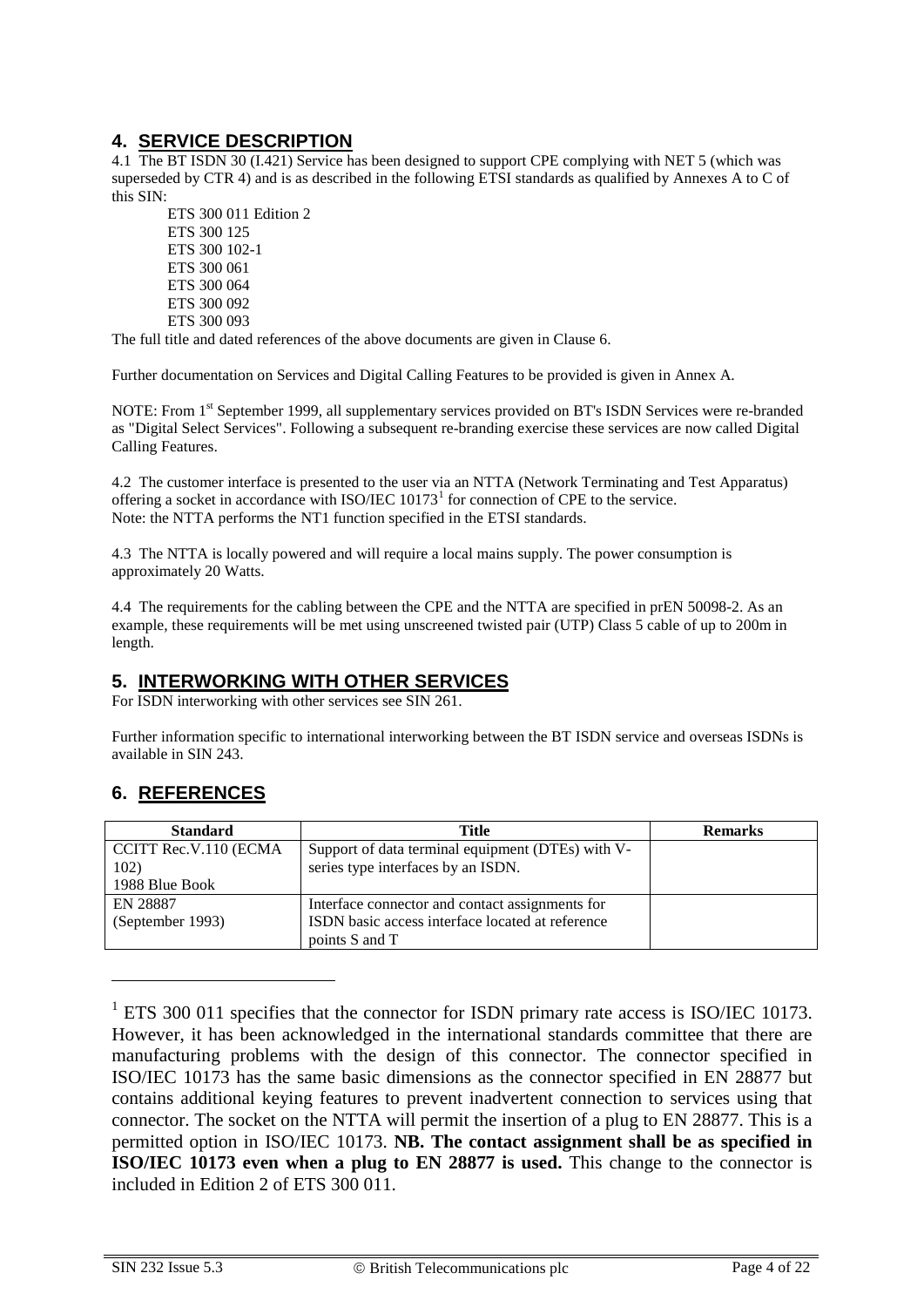| <b>Standard</b>                  | <b>Title</b>                                                                        | <b>Remarks</b>           |
|----------------------------------|-------------------------------------------------------------------------------------|--------------------------|
| EN 50098-2                       | <b>Customer Premises Cabling for Information</b>                                    |                          |
|                                  | Technology. Part 2: The Design and Configuration                                    |                          |
|                                  | for ISDN Primary Rate interface                                                     |                          |
| ETS 300 011 Edition 2            | ISDN: Primary Rate user-network interface Layer 1                                   |                          |
|                                  | specification and principles                                                        |                          |
| ETS 300 059                      | ISDN: Subaddressing (SUB) supplementary service                                     | Service Description      |
| (October 1991)                   |                                                                                     |                          |
| ETS 300 060                      | ISDN: Subaddressing (SUB) supplementary service                                     | <b>Information Flows</b> |
| (November 1991)                  |                                                                                     |                          |
| ETS 300 061                      | ISDN: Subaddressing (SUB) supplementary service                                     | <b>DSS1</b> Protocol     |
| (November 1991)                  |                                                                                     |                          |
| ETS 300 062                      | ISDN: Direct Dialling In (DDI) supplementary                                        | Service Description      |
| (October 1991)                   | service                                                                             |                          |
| ETS 300 063                      | ISDN: Direct Dialling In (DDI) supplementary<br>service                             | <b>Information Flows</b> |
| (November 1991)<br>ETS 300 064-1 | ISDN: Direct Dialling In (DDI) supplementary                                        | <b>DSS1</b> Protocol     |
| (September 1996)                 | service                                                                             |                          |
| ETS 300 089                      | ISDN: Calling Line Identification Presentation                                      | Service Description      |
| (January 1992)                   | (CLIP) supplementary service                                                        |                          |
| ETS 300 090                      | ISDN: Calling Line Identification Restriction (CLIR)                                | Service Description      |
| (January 1992)                   | supplementary service                                                               |                          |
| ETS 300 091                      | ISDN: Calling Line Identification Presentation                                      | <b>Information Flows</b> |
| (April 1992)                     | (CLIP) supplementary service and Calling Line                                       |                          |
|                                  | Identification Restriction (CLIR) supplementary                                     |                          |
|                                  | service                                                                             |                          |
| ETS 300 092-1                    | ISDN: Calling Line Identification Presentation                                      | <b>DSS1</b> Protocol     |
| $(April 1992) + A mendment$      | (CLIP) supplementary service                                                        |                          |
| 2(11/94)                         |                                                                                     |                          |
| ETS 300 093-1                    | ISDN: Calling Line Identification Restriction (CLIR)                                | <b>DSS1</b> Protocol     |
| (April 1992)                     | supplementary service                                                               |                          |
| ETS 300 102-1                    | ISDN: User-Network Interface layer 3 Specification                                  | <b>DSS1</b> Protocol     |
| (December 1990) +                | for Basic Call Control                                                              |                          |
| Amendment 2 (10/93)              |                                                                                     |                          |
| ETS 300 108                      | ISDN: Circuit-mode 64 kbit/s unrestricted 8 kHz                                     | Service Description      |
| (August 1992)                    | structured bearer service category                                                  |                          |
| ETS 300 110                      | ISDN: Circuit-mode 64 kbit/s 8 kHz structured                                       | Service Description      |
| (August 1992)                    | bearer service category usable for 3.1 kHz audio                                    |                          |
|                                  | information transfer                                                                |                          |
| ETS 300 122-1                    | ISDN:Generic Keypad Protocol for the support of                                     |                          |
|                                  | supplementary services.                                                             |                          |
| ETS 300 125<br>(September 1991)  | ISDN: User-network interface data link layer<br>specification; Application of CCITT |                          |
|                                  | Recommendations Q.920/I.440 and Q.921/I.441                                         |                          |
| ETS 300 156                      | ISDN: Attachment requirements for terminal                                          |                          |
| $(September 1992) +$             | equipment to connect to an ISDN using ISDN                                          |                          |
| Amendment 1                      | primary rate access (Formerly NET 5)                                                |                          |
| (3/95)Standard being             |                                                                                     |                          |
| withdrawn and is replaced        |                                                                                     |                          |
| by TBR 4                         |                                                                                     |                          |
| I-ETS 300 245-1                  | ISDN; Technical characteristics of telephony                                        |                          |
| (February 1996)                  | Part 1: General<br>terminals                                                        |                          |
| <b>ISO/IEC 10173</b>             | ISDN Connector up to 8 pins and up to 2.048 Mbit/s                                  |                          |
| (April 1990)                     |                                                                                     |                          |
| CTR 4 (6/97)                     | CPE Attachment Approval Standards - ISDN                                            | Ref: EC Official         |
|                                  | Primary rate access; 6/6/97                                                         | Journal - L148           |
| ITU-T Rec. G.114 (3/93)          | One-Way Transmission Delay                                                          |                          |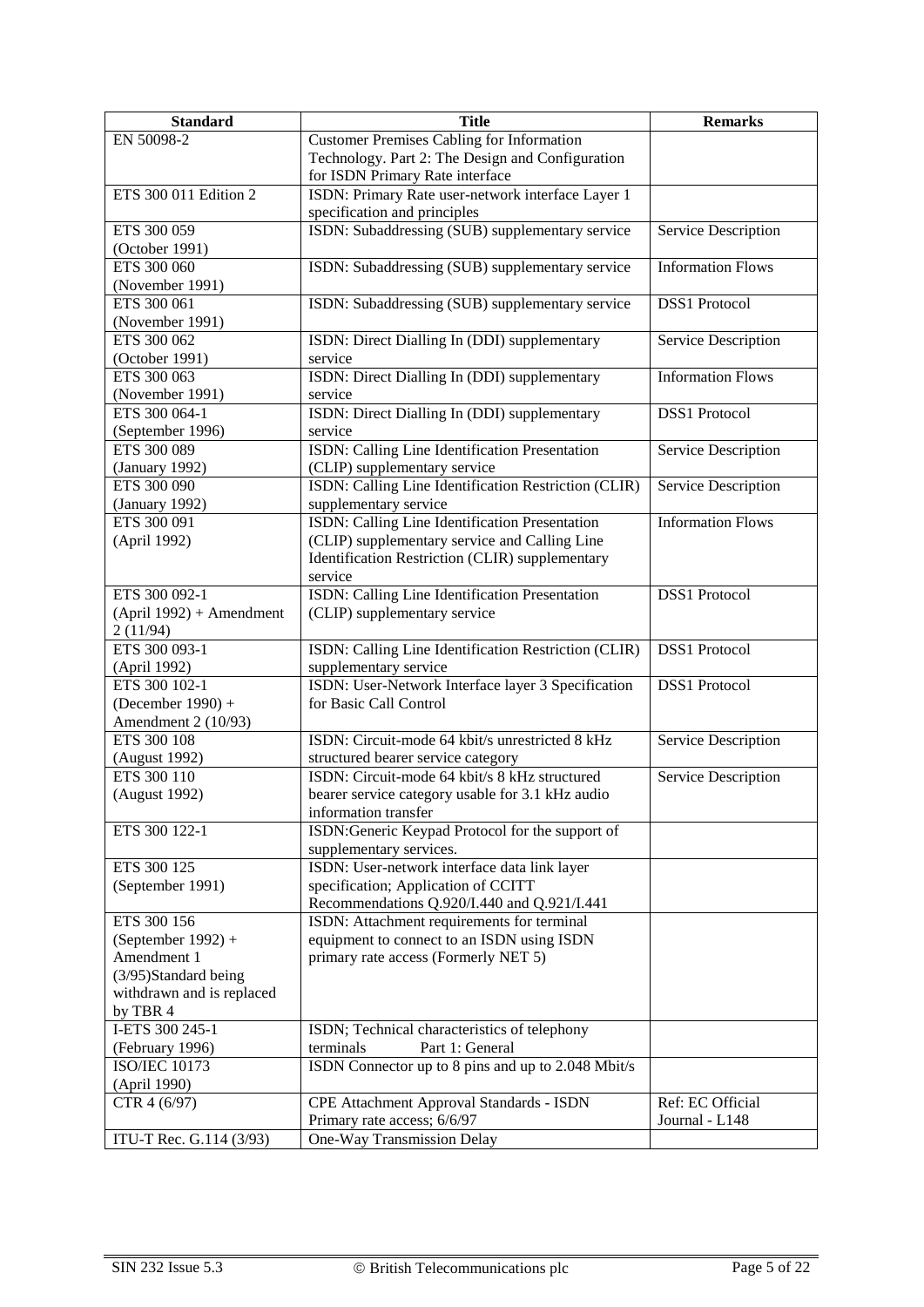For further information or copies of referenced sources, please see document sources at <http://www.btplc.com/sinet/>

| Suppliers' Information Notes (SINs) |
|-------------------------------------|
|-------------------------------------|

| SIN 243 | <b>ISDN</b> International interworking          |                            |
|---------|-------------------------------------------------|----------------------------|
| SIN 261 | BT ISDN 2e and ISDN 30e Service using full ETSI | <b>Service Description</b> |
|         | call control.                                   |                            |

SINs are available at:<http://www.btplc.com/sinet/>

# **7. HISTORY**

| <b>Issue No.</b> | Date             | <b>Reason for change</b>                                                                                                                 |  |
|------------------|------------------|------------------------------------------------------------------------------------------------------------------------------------------|--|
| Issue 1          | February 1993    | Initial issue                                                                                                                            |  |
| Issue 2          | January 1995     | Revisions to take account of the launch of the Service.                                                                                  |  |
| Issue 3          | November 1995    | Updated to provide additional information, principally on directory<br>numbering and access utilisation                                  |  |
| Issue 4          | <b>July 1998</b> | Revisions to take account of the impending full introduction of the BT<br>ISDN 30 (I.421) Service using full ETSI call control platform. |  |
| $I$ ssue 4.1     | April 1999       | Editorial revisions only, see table D.1.                                                                                                 |  |
| $I$ ssue 4.2     | December 1999    | Editorial revisions only, see table D.1.                                                                                                 |  |
| $I$ ssue 4.3     | May 2002         | Editorial changes                                                                                                                        |  |
| $I$ ssue 4.4     | April 2003       | Approval Requirements statement removed, information available via<br>SINet Useful Contacts page.                                        |  |
| $I$ ssue 5.0     | September 2006   | Announce withdrawal of service.                                                                                                          |  |
| $I$ ssue 5.1     | June 2008        | Updated in line with the planned date of withdrawal and the re-branding<br>of Digital Select Services as Digital Calling Features.       |  |
| $I$ ssue 5.2     | January 2014     | Changes to reflect the completion of BT's withdrawal from service                                                                        |  |
| $I$ ssue 5.3     | January 2015     | Change SINet site references from http://www.sinet.bt.com to<br>http://www.btplc.com/sinet/                                              |  |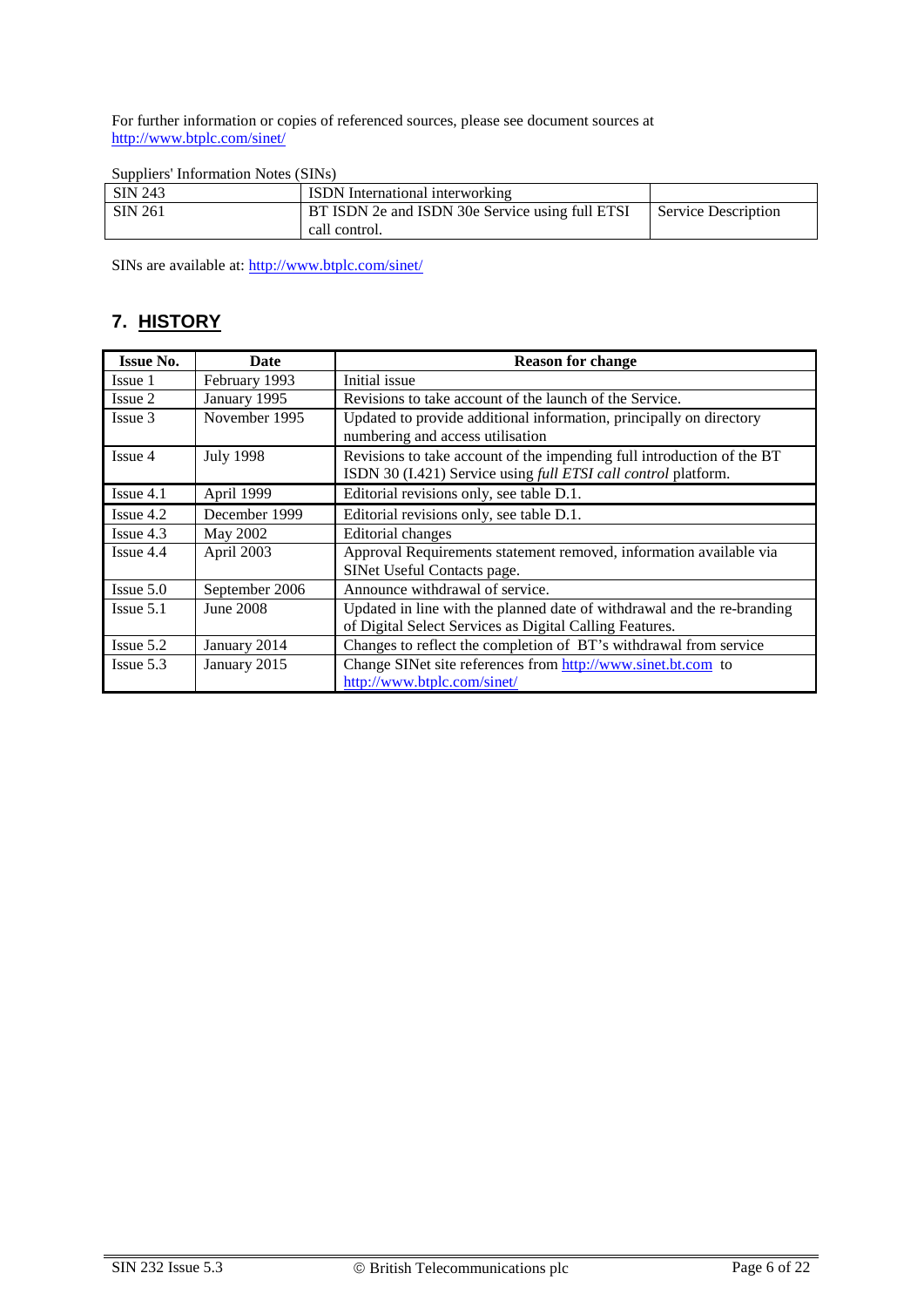# **ANNEX A BT ISDN 30 (I.421) SERVICE - SERVICE FACILITIES**

# **A.1 INTRODUCTION**

This document is the means by which BT will formally announce the facilities available during the various stages of development and deployment of the BT ISDN 30 (I.421) Service; updates will be provided when appropriate. The status of the services offered in the Service is shown in this issue.

NOTE: Annex C provides without prejudice, non-regulatory, information of general interest to manufacturers.

# **A.2 FACILITY AVAILABILITY**

The information supplied in Table A.1 states the facilities available on this service.

| <b>Service</b>                                              |  |  |
|-------------------------------------------------------------|--|--|
| <b>Bearer Services:</b>                                     |  |  |
| Circuit mode speech bearer                                  |  |  |
| Circuit mode 64 kbit/s unrestricted bearer                  |  |  |
| 3.1 kHz audio bearer                                        |  |  |
| Teleservices:                                               |  |  |
| Telephony                                                   |  |  |
| Teletex                                                     |  |  |
| Group 4 facsimile                                           |  |  |
| Group 2/3 facsimile                                         |  |  |
| <b>Digital Calling Features:</b>                            |  |  |
| Direct Dial In (DDI)                                        |  |  |
| Sub-addressing                                              |  |  |
| Calling Line Identification Restriction (CLIR)              |  |  |
| Calling Line Identification Presentation (CLIP)             |  |  |
| <b>Outgoing Call Barring (Administration Controlled)</b>    |  |  |
| Incoming Call Barring (Administration Controlled)           |  |  |
| Call Diversion (Administration Controlled)                  |  |  |
| Malicious Call Identification (MCID)                        |  |  |
| Presentation Number (PN)                                    |  |  |
| Service Care                                                |  |  |
| TotalCare (PromptCare is the default level of Service Care) |  |  |

### **Table A.1 - Facility Availability.**

## **A.3 BEARER SERVICES**

A.3.1 64 kbit/s unrestricted bearer service, see ETS 300 108.

A.3.2 Speech mode bearer service, see ETS 300 109.

A.3.3 3.1 kHz audio bearer service, see ETS 300 110.

## **A.4 TELESERVICES**

Telephony, Teletex, Group 4 fax and Group 2/3 facsimile teleservices may be indicated on an end to end basis. All other teleservice indications will be discarded and call establishment will continue on the basis of the information within the Bearer Capability (BC) information element.

# **A.5 DIRECTORY NUMBER ALLOCATION**

Note: the allocation of a directory number to a specific B-channel or group of B-channels is not a standardised service and is not compatible with the standardised service. Hence this feature is not offered. The following table states the numbering options available on an ISDN 30 (I421) access or group of accesses: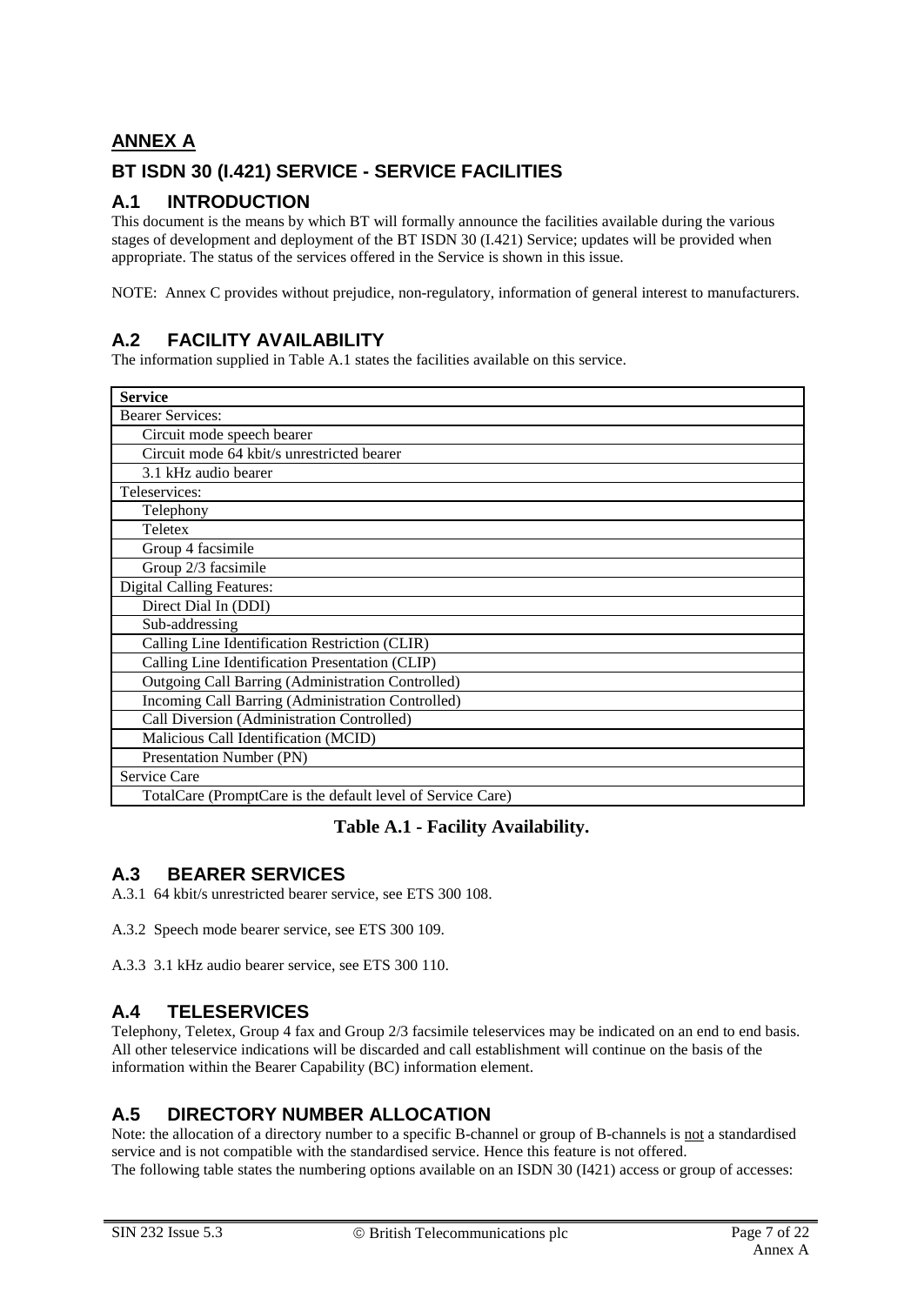| Up to 4 Single Directory Numbers                               |  |  |
|----------------------------------------------------------------|--|--|
| <sub>or</sub>                                                  |  |  |
| Up to 5 DDI ranges                                             |  |  |
| or                                                             |  |  |
| 1 Single Directory Number and a Maximum of up to 4 DDI ranges  |  |  |
| or                                                             |  |  |
| 2 Single Directory Numbers and a Maximum of up to 3 DDI ranges |  |  |
| or                                                             |  |  |
| 3 Single Directory Numbers and a Maximum of up to 2 DDI ranges |  |  |
| or                                                             |  |  |
| 4 Single Directory Numbers and a Maximum of up to 1 DDI range  |  |  |
| Table: A.2 - ISDN 30 (I421) Numbering options                  |  |  |

NOTE: The Single Directory Numbers are presented technically in the same way as DDI.

Hunting across all channels in the access or group of accesses is provided (see Annex B Clause B.3).

Direct Dialling In (DDI) is also available, see Clause A.6.1.

### **A.6 DIGITAL CALLING FEATURES**

These services are available to customers. A charge (rental and/or connection charge) for these Digital Calling Features may be made.

#### **A.6.1 Direct Dialling In**

Reference ETS 300 062, ETS 300 063 and ETS 300 064.

Enables more than one number to be assigned to a single access or group of accesses. The DDI digits (up to a maximum of 6 digits) are delivered from the network to the user in the "number digits" field of the Called party number information element according to the procedures of ETS 300 102-1, sub clause 5.2. The "type of number" field of the Called party number information element is coded "unknown".

The directory numbers in a DDI group are consecutive. Up to 5 separate DDI groups can be allocated to an access or group of accesses.

A single "service profile" applies to all of the numbers in a particular DDI group and at service launch, the same "service profiles" will apply to all DDI groups allocated to an access or group of accesses. A "service profile" specifies what services are applicable e.g. class of service and Digital Calling Features.

If a customer has more than one DDI group, the transmission of the full calling line identity applicable to each DDI number will be supported. This will require CPE to provide accurate Calling party Information to the network with outgoing calls. If the User provided information cannot be verified then the default calling line identity of the access (usually the main billing number) will be used as the CLI.

#### **A.6.2 Subaddressing**

Reference ETS 300 059, ETS 300 060 and ETS 300 061

Enables the expansion of the customer's addressing capacity beyond the ISDN number. When the calling and called user is connected to the BT ISDN (ISDN 30 (I.421) or ISDN 2) the maximum length of the subaddress information in the Called party subaddress information element supported by the network is 6 octets. If the calling user exceeds this maximum length then the network will discard the additional octets of subaddress information.

However, CPE manufacturers and users are advised to restrict the subaddress information to 4 octets in order to increase the probability of international interworking with other networks supporting the Subaddressing Digital Calling Feature.

For the ISDN 30 (I.421) Service the BT ISDN will only support the "user specified" type of subaddress (octet 3 bits 5 to 7). All other codings of this field received from the calling user will be treated as "user specified". The network will not support the odd/even indicator (octet 3, bit 4) when set to "odd" and will discard any Called party subaddress information element received from the user with the odd/even indicator set to "odd". The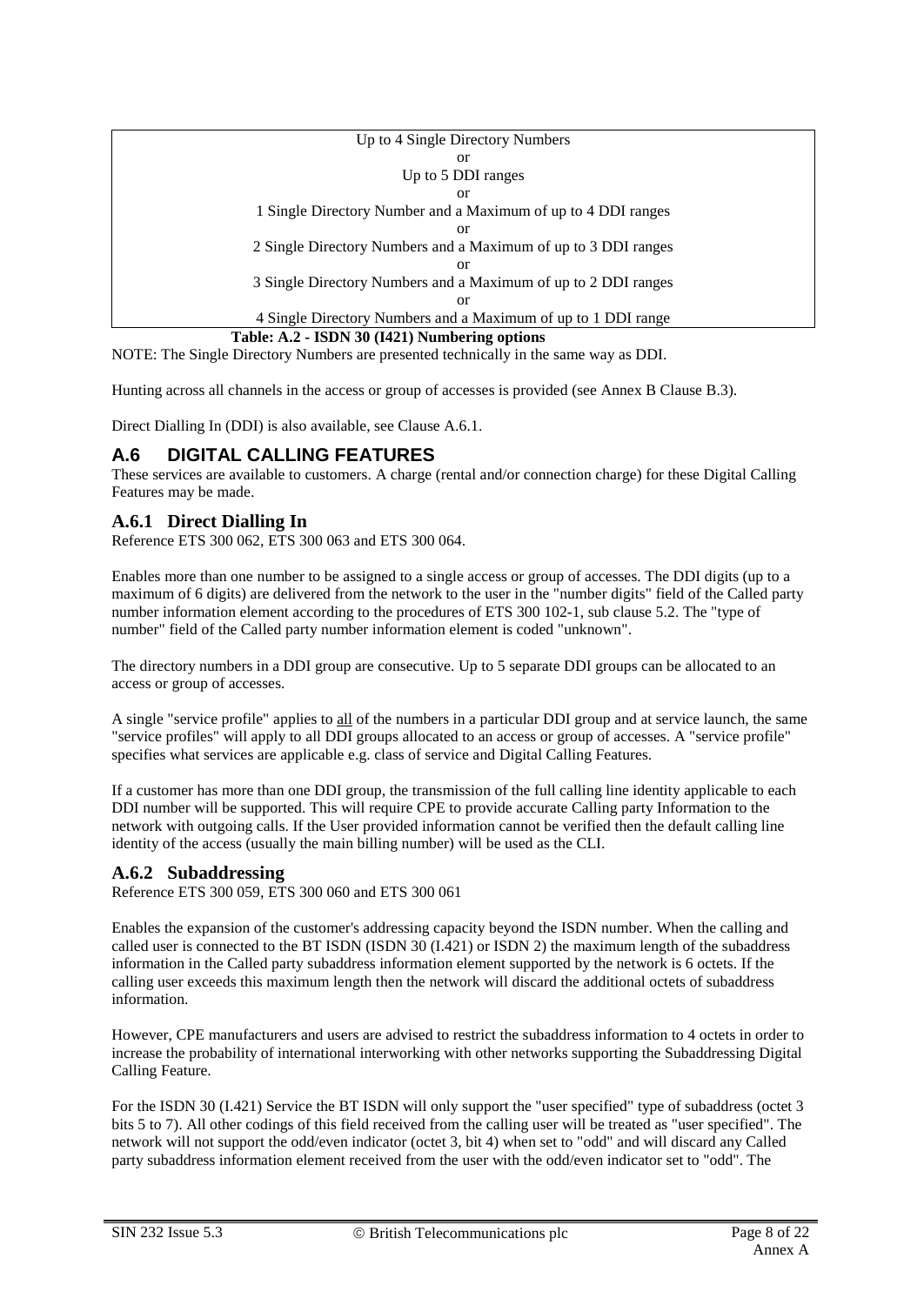coding of the type of subaddress and odd/even indicator in a Called party subaddress information element sent from the network to the called user will be set to "user specified" and "even" respectively.

To ensure correct transport of the called party subaddress information when the called user is connected to the BT ISDN 30 (DASS 2) Service, the subaddress information should consist of IA5 alpha numeric characters excluding, "#" (IA5 code for # is Hex 23).

This Digital Calling Feature is provided to the called user and any charges for this service are applicable to the called user.

### **A.6.3 Calling Line Identification Restriction (CLIR)**

Reference ETS 300 090, ETS 300 091 and ETS 300 093.

Customers can request that their line identities (telephone number) are not released to the customers they are calling. This service is available free of charge when ordered at the same time as the line(s).

Customers without CLIR activated can implement CLI restriction on a per call basis by dialling 141 as a prefix before the directory number of their outgoing call.

Customers that have CLIR activated can release their CLI on a per call basis by dialling 1470 as a prefix before the directory number of their outgoing call.

#### **A.6.4 Calling Line Identification Presentation (CLIP)**

Reference ETS 300 089, ETS 300 091 and ETS 300 092

Enables the called party to receive the call identity of the calling party. The delivery of calling line identities is available as a Digital Calling Feature. The destination end rents the service from BT.

Currently, the capability to provide the calling party subaddress from calling to called party is not supported. This service is very similar to the Calling Line Identification service provided on the BT ISDN 30 (DASS 2) Service. As with the BT ISDN 30 (DASS 2) Service, the calling user can insert the calling line identity at call request (e.g. to provide the DDI number). However, when the calling user provides a partial number (i.e. just the DDI digits), the calling line number presented to the called user gives no indication of which part of the number was provided by the calling user and which was provided by the public network (unlike the ISDN 30 (DASS 2) Service where an "X" is placed between the 2 parts of the number). This is in accordance with the international standards.

When the call originates on an ISDN access with DDI and the calling CPE does not provide the DDI digits, then the originating local exchange will insert an appropriate directory number i.e. one of the directory numbers in the DDI group, usually the main billing number.

Note: - In the Calling party number information element the type of number field is coded "unknown".

#### **A.6.5 Outgoing Call Barring**

This facility, under Administration control, allows the user to restrict the destinations to which outgoing calls may be placed. The facility is available on a permanent or pre-arranged basis. The categories of outgoing call barring include:

- i. all calls (except emergency and fault repair)
- ii. all national calls and international
- iii. all international calls
- iv. operator controlled calls
- v. calls to premium rate services (see SIN 212 for further information).

Combinations of the above categories are supported.

#### **A.6.6 Incoming Call Barring**

The facility, under Administration control, allows the user to restrict the receipt of incoming calls. The facility is available on a permanent or pre-arranged basis.

#### **A.6.7 Call Diversion**

This facility, under Administration control, enables the called customer to have incoming calls diverted to another number. This facility applies only to incoming calls having a Bearer capability information element coded "speech" or "3.1 kHz audio". Incoming calls with the bearer capability information element coded other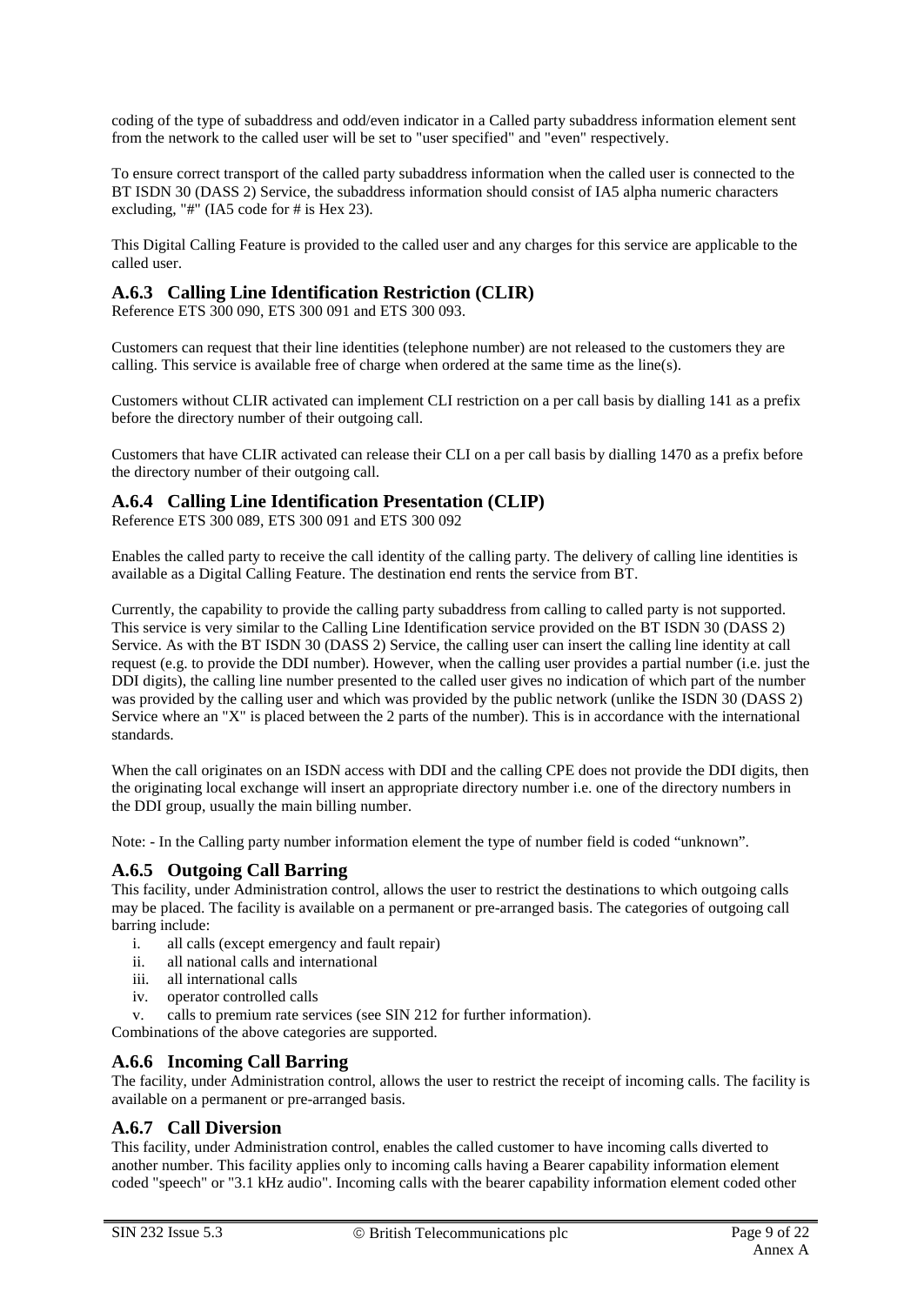than "speech" or "3.1 kHz audio" will not be diverted and will be offered to the user identified by the Called party number.

For calls which are diverted, no Digital Calling Features (e.g. CLIP) will be carried forward on the diverted leg of the call.

The following types of diversion are available:

- i unconditional (i.e. all speech or 3.1 kHz calls)
- ii on busy
- iii on no reply

Types (ii) and (iii) can be combined.

#### **A.6.8 Malicious Call Identification (MCID)**

This service applies to both basic access and primary rate access and to both T and S/T-reference point configurations. The service is only provided on a temporary basis after prior arrangement with BT.

The service enables an incoming call to be identified and registered in the network and used for call tracing purposes. The network option to enable automatic invocation of MCID Digital Calling Feature on calls to the served user which are not answered is not provided.

If the served user also has the DDI Digital Calling Feature, then the MCID service will be provided for a specific ISDN number(s) forming part of the DDI Digital Calling Feature.

To invoke the MCID Digital Calling Feature, the network supports the use of the Keypad protocol (as specified in ETS 300 122-1) to invoke this service.

To invoke the MCID Digital Calling Feature using the Keypad protocol, the called user shall send the IA5 character string "\*39#" in a single Keypad facility information element in an INFORMATION message (i.e. enbloc procedures only shall be used). This INFORMATION message uses the call reference used for the other call control messages associated to that call. There will be no response from the network to indicate success or failure of the invocation.

Note: It is particularly important in the MCID Digital Calling Feature that CPE using the Keypad protocol to support this service does not generate inband MF4 signalling as well as the D-channel Keypad protocol as the MF4 signalling could notify the far end user that MCID is being invoked.

#### **A.6.9 Presentation Number (PN)**

Presentation Number is implemented as described in clause A.7.17 of SIN 261.

- End of Annex A -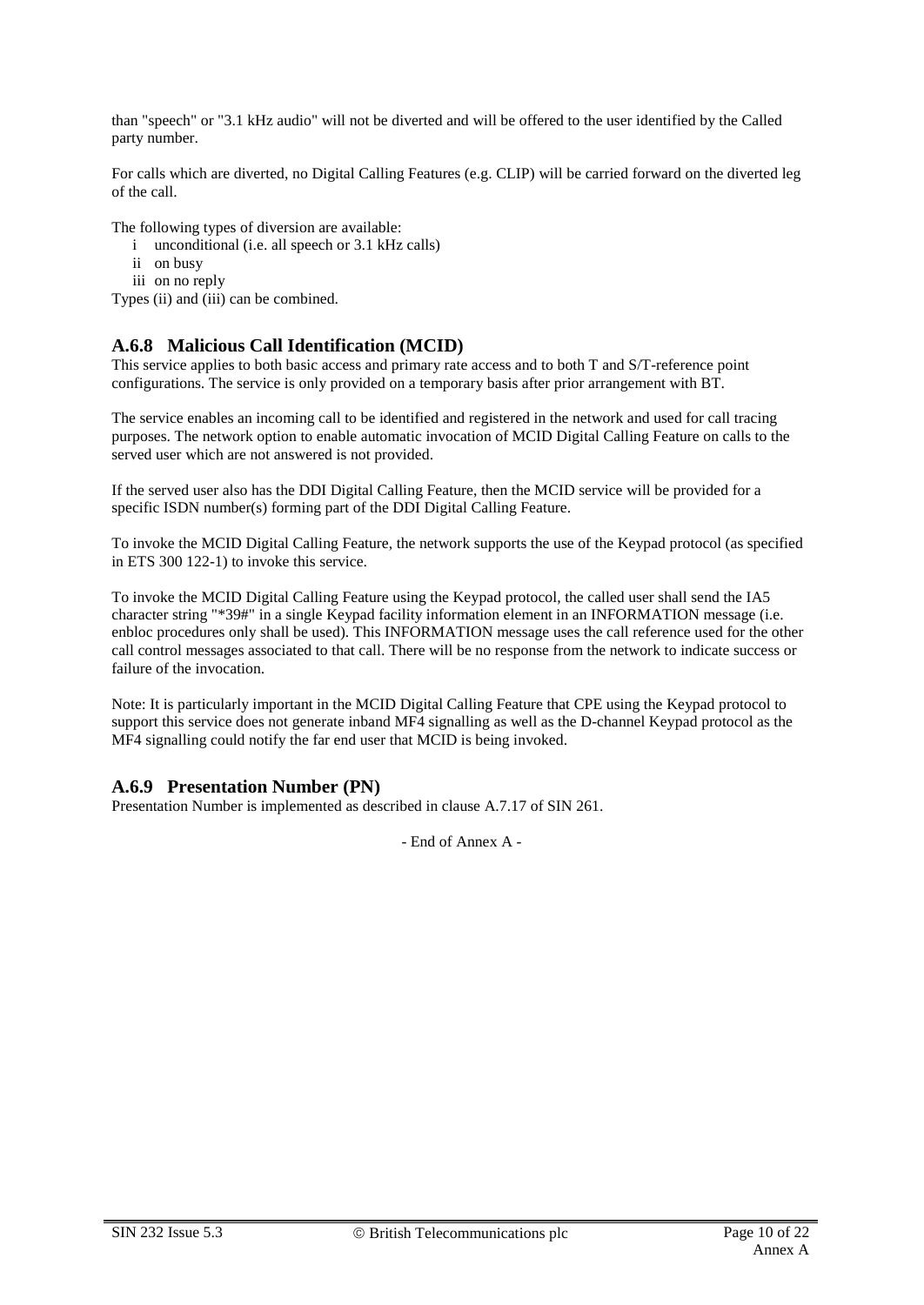# **ANNEX B**

# **BT ISDN 30 (I.421) SERVICE - NON-REGULATORY INFORMATION**

### **B.1 Introduction**

This Annex provides information of a general nature which it is hoped will be useful to manufacturers of CPE.

### **B.2 Cause Definitions**

Where call clearing is initiated by the network it is recommended that the terminal should make available the clearing cause and cause value received from the network which should be distinguishable from any cause generated by the CPE.

This recommendation is made to allow network provided ISDN call progress information to be correctly interpreted by CPE users and maintenance engineers.

When terminal equipments are clearing calls, the only valid 'Locations' to be used in the 'Cause' Information element are USER or Public network serving the local user.

### **B.3 Hunting Facility**

B.3.1 I.421 incorporates hunting over channels as an inherent part of the service; in addition line hunting will be provided so that an incoming call may hunt over a number of I.421 accesses (Note - hunting cannot be carried out over a mixture of ISDN 30 (I.421) and ISDN 30 (DASS) accesses or over a mixture of ISDN 30(I421) accesses provided on *limited* and ISDN 30e accesses on *full ETSI call control* platforms). The hunt group is allocated one directory number and calls will be offered in a sequential manner, i.e. incoming calls will be offered to the first free channel and hunting will start at the same channel on every occasion.

B.3.2 Exchange line facilities will be provided against the I.421 access or group of accesses rather than individual ISDN 30 (I.421) channels.

### **B.4 Bypass Numbers**

The concept of "bypass" numbers to be connected to an access whose directory numbers are on call forward (divert) to another number does not exist in the international standards. A "bypass" capability can be achieved, however with a single directory number or DDI by using a separate access with its own number(s) connected to the customers CPE.

Note: limitations to the full functionality of DDI at the time of service launch (see Clause A.6.1) may prevent the use of the above mechanisms to provide "bypass" capability.

## **B.5 Access To Intelligent Network (IN) Services**

An increasing number of services are being provided on the BT PSTN using the Intelligent Network architecture. These services are also available on the ISDN. Some of these services require additional signalling using DTMF (Dual Tone Multi-frequency) signalling. In order for ISDN CPEs to have access to these services, it is recommended that CPE manufacturers provide DTMF capability in their terminal equipment in accordance with I-ETS 300 245-1 Section 5.4.

Note: some Digital Calling Features are supported using the Keypad protocol specified in EN 300 122-1 (e.g. MCID which is supported using the functional signalling as well as the Keypad protocol signalling - see Clause A.6.8). The Keypad protocol requires the transfer of keypad operations (i.e. a sequence of numeric digits including \* and #) via the D-channel in Keypad facility information element. For the support of all services, it is therefore necessary for the terminal equipment to be switchable between sending either DTMF or Keypad facility information elements. It is not recommended that terminal equipment generate both DTMF and Keypad facility information elements at the same time as a result of a single man machine interface interaction.

## **B.6 Traffic/Channel Management**

Accesses may be set-up to be wholly for bothway working, wholly for incoming working or wholly for outgoing working. Specific B-channels in an access can not be so set (the international standards do not specifically support the concept of B-channels which are exclusively for incoming or outgoing use only. However, customer's CPE by using the appropriate B-channel selection procedures when initiating calls and receiving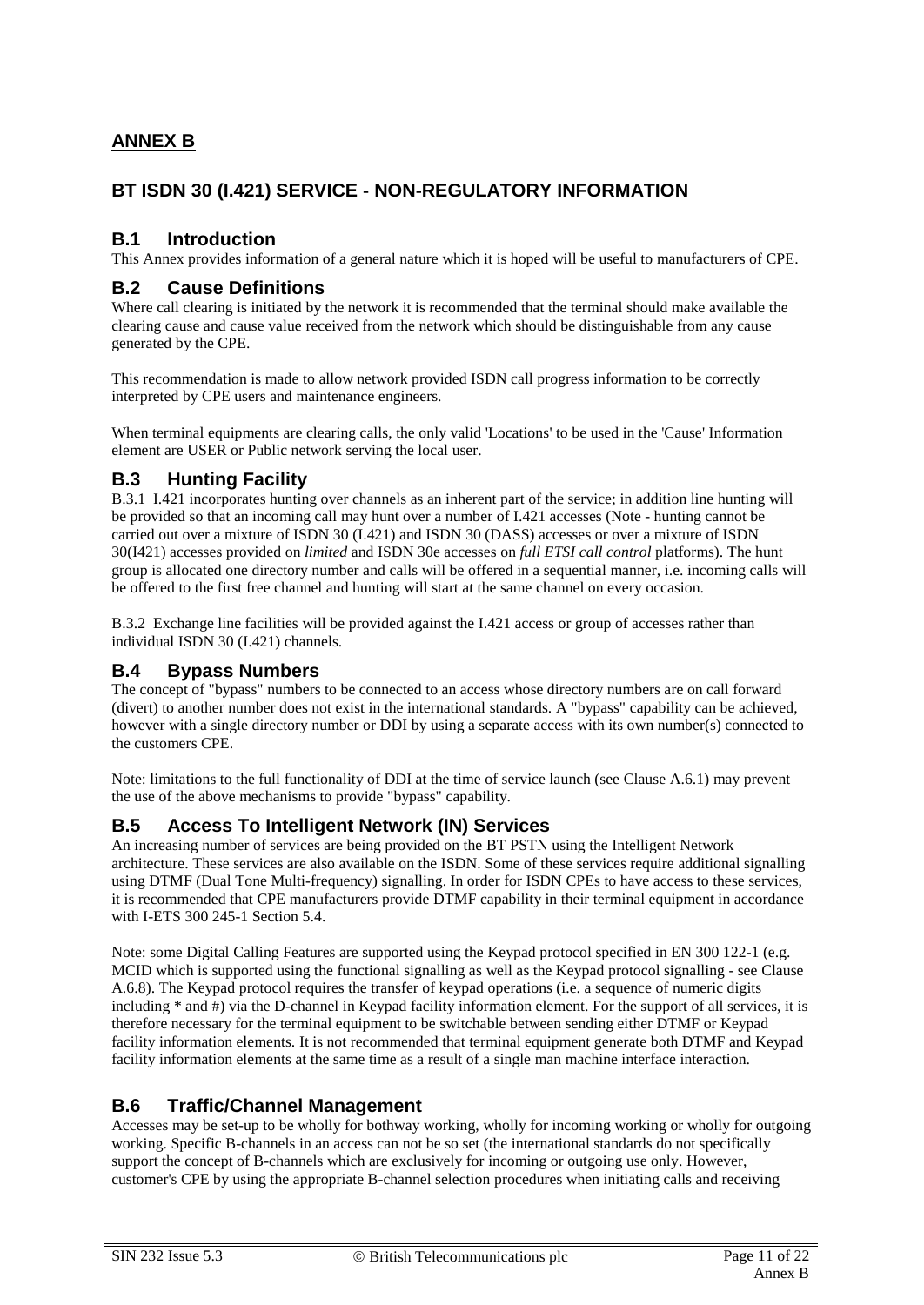calls (see ETS 300 102-1, sub-clause 5.1.2 and sub-clause 5.2.3.1 respectively) can achieve a similar degree of control. Suppliers are reminded that their equipment must implement the B-channel selection procedures referenced above in order to provide the capability, where required, of using specific B-channels for exclusive outgoing only or incoming only working. In addition, the CPE can limit the number of incoming calls to be handled at any one time, by rejecting (in accordance with ETS 300 401-2) all incoming call requests which would exceed a pre-set limit.

# **B.7 Multiple Simultaneous Call establishment/Automatic Call Generation**

It is recommended that for ISDN CPE which needs to establish multiple B-channel connections (e.g. channel aggregator equipment, Routers, etc), a 100 ms gap is placed between successive call establishment requests. This will ensure optimal processing within the network. If no gap is placed between successive call requests, congestion can occur in the network resulting in call establishment failure.

# **B.8 ISDN Connections Using Satellite Links**

CPE designers need to take account that satellite links are used, particularly on international calls, in providing ISDN connections and should take account of the increased delay introduced by the satellite link. Whilst the preferred call routing will try and limit the use of satellite links to one, there are some destinations in the world and under some conditions (e.g. network congestion, fault recovery) where 2 satellite links will be used to provide the ISDN connection. Each satellite link can introduce a one-way transmission delay of 260ms (ref. Recommendation G.114 and hence applications in ISDN CPE need to be able to tolerate an additional round trip delay of  $4*260 = 1.04$ s.

# **B.9 ISDN 30 (I.421) - Setting Of Sa Bits In Layer 1**

CPE designers need to take account of the following clarification to the ETSI layer 1 standard ETS 300 011. It has been identified that there could be a conflict concerning the use of the  $S_a$  bits as defined in the "Digital" Section Specification (ETS 300 233)" and the " User-Network Interface Specification (ETS 300 011). In particular it has been identified that if a terminal manufacturer sets  $S_{35}$  bit to zero (0), and the network termination equipment (NT1) is transparent to the  $S<sub>a</sub>$  bits, a condition will be detected by the exchange termination function that an unintentional loopback has been set. This could result in the exchange removing the primary rate access from service. This is to prevent traffic being offered to a looped back access.

On close examination of the respective ETSs it can be found that:-

- In ETS 300 233 table 2 it is defined that in normal operation the ET sends  $S_{a5}$  bit set to zero (0), and that in normal operation the DS sends  $S_{a5}$  bit set to one(1).
- An unintentional loopback condition is  $S_{a5}$  bit set to zero(0) detected by the ET.
- In ETS 300 011 Table 3 the allocation of bits numbers 1 to 8 of the frame are normative as described in ITU Recommendation G.704.
- In ITU Recommendation G.704 Table  $4a/g.704$  Note 4 iii states "Bits  $S_{a5}$  to  $S_{a7}$  are for national usage where there is no demand on them for specific point-to-point applications."
- "Bits  $S_{a4}$  to  $S_{a8}$  (where they are not used) should be set to 1 on links crossing an international border."
- To overcome the above anomaly ETSI have included the following clarification in Edition 2 of ETS 300 011.

A note has been added to table 3 ( Allocation of bits 1 to 8 of the frame) of para 5.5.3 Assignment of bits in timeslot 0.

*NOTE 4:* Bits  $S_{a4}$  to  $S_{a8}$  shall be set to 1 by TEs.  $S_{a4}$  and  $S_{a8}$  are reserved for international *standardisation, Sa5 to Sa7 are reserved for national use. TEs shall ignore any received pattern.*

# **B.10 CPE Configuration Affecting Call Charges**

The configuration of CPE, particularly those using automatic call generation, can significantly impact on customer's bills. It is important that the configuration is optimised for the customer's application and that the users are made aware of the importance of maintaining the configuration for optimal performance and costs. If equipment is incorrectly configured the customer may receive unnecessary call charges. This incorrect configuration has shown itself in the following forms:

#### B.10.1 Long Duration Calls

It has been identified that some calls may not be cleared correctly by the user or may not be cleared due to mis-configuration of the terminal equipment. This results in long duration calls and higher than expected call charges.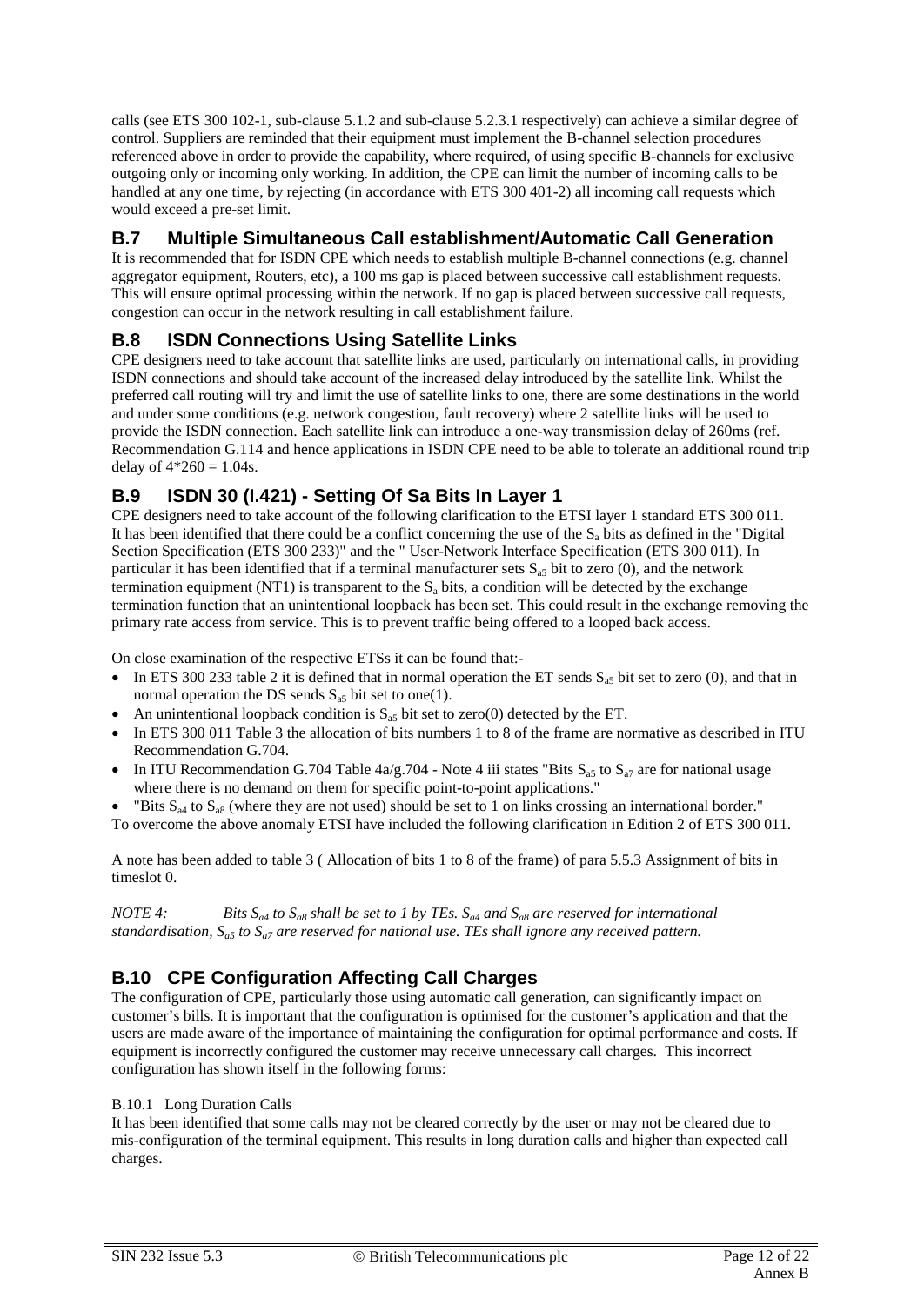For example:

- Connections may be maintained during idle periods for Remote LAN access
- ISDN used as a private circuit back up has routers that fail to release the call when the private circuit is restored.
- Customer may end a Video Conferencing call by turning off the monitor but actually, unintentionally leave the call connected.

It is recommended that CPE customers should be made aware of the importance of ensuring that their CPE, particularly some Videoconferencing equipment, Bridges and Routers etc have been configured to clear down correctly at the end of a call.

B.10.2 Short Duration calls (Automatic call generation)

It has been identified that some terminal equipment automatically makes calls using the B channels without the user's knowledge. Correct configuration of the terminal equipment can minimise the amount of automatic call generation. Some terminal equipment can be configured to make calls on a transactional basis instead of utilising the full minimum charging period. This may not be the most efficient way to configure the application and the customer could be better off by keeping the call "open" (toll saving) for the duration of the minimum call fee making better use of the time paid for.

For example:

- Calls made for each individual e-mail sent, instead of batching a number of e-mails together and making one call.
- Routers sending protocol "watchdog" packets in the background.
- Maximum call length timers incorrectly set too short. It is recommended that terminal equipment customers are advised on the optimum configuration of their equipment and the correct call clearing method so as to minimise call charges.

### **B.11 ANONYMOUS CALL REJECTION (ACR)**

The Telecommunication Data Protection Directive (Directive 97/66/EC) highlights the need for users to be able to reject incoming calls where the calling user has withheld their calling line identity (anonymous call rejection). International standards defining the anonymous call rejection function are being developed and the ETSI service description for ACR contains two options for ISDN:-

- i) a network based solution and<br>ii) a customer / CPE based solution
- a customer / CPE based solution.

BT ISDN 30 (I.421) Service does not offer network based ACR.

### **B.12 SUB-EQUIPPED CIRCUITS**

Where a sub-equipped circuit is provided, only specific channels will be available for use. This will typically be channels 1 to n, where n is the number of channels provided.

In accordance with international standards, it is therefore recommended that CPE leaves B channel selection to the network to perform.

- End of Annex B -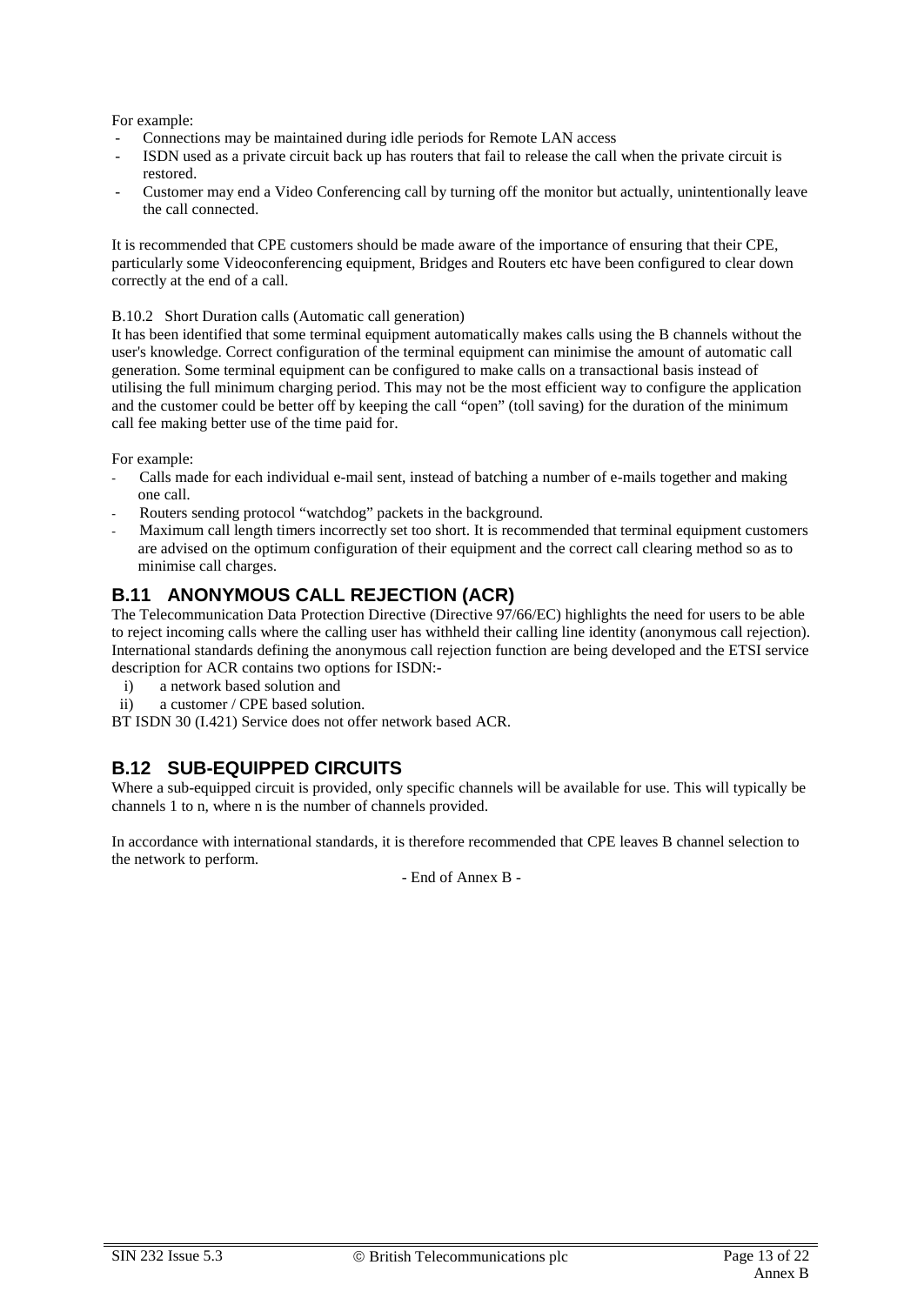# **ANNEX C**

# **BT APPLICATION OF EUROPEAN STANDARDS**

### **C.1 Introduction**

This Annex gives guidance to Customer Premises Equipment (CPE) manufacturers wishing to develop equipment for connection to the BT ISDN 30 (I.421) Service. The options and variations from ETSI Primary Rate Access (PRA) standards which are applicable to the BT ISDN 30 (I.421) Service at the date of service opening are documented in the following notes.

It should be noted that BT intend to evolve the ISDN 30 (I.421) Service to eliminate variations from the ETSI standards and to support additional services as stated in SIN 261.

#### **C.2 ISDN 30 (I.421) Layer 1 Conformance**

The BT ISDN 30 (I.421) Service conforms to the ETSI Layer 1 Primary Rate Access standard (ETS 300 011) as qualified by the following notes:

C.2.1 ETS 300 011 sub clause 5.1 - Summary of Functions. The BT implementation does not support H0 or H1 bearer calls (384 or 1920 kbit/s).

#### **C.3 ISDN 30 (I.421) Layer 2 Conformance**

The BT ISDN 30 (I.421) Service conforms to ETSI Layer 2 Primary Rate Access standard (ETS 300 125) as qualified by the following notes:

C.3.1 ETS 300 125 Part 1, clauses 1-5 - General, concepts etc.

This background information should be read in context with the following notes which refer to Part 2 of ETS 300 125.

C.3.2 ETS 300 125 Part 2, sub clause 2.3 - Address Field

LAPB datalink connections in the D channel will not be supported by the network and any frame received with a LAPB address will be treated as an invalid frame (See ETS 300 125 sub clause 2.9).

C.3.3 ETS 300 125 Part 2, sub clause 3.3.3 - Service Access Point Identifier (SAPI) Only a SAPI value of 0 is supported (See ETS 300 125, Table 2/Q.921).

C.3.4 ETS 300 125 Part 2, sub clause 3.3.4.2 - TEI (Terminal Endpoint Identifier) for Point to point data link connection

The only non-automatic TEI recognised by the network will be TEI value  $= 0$ . The network will not support automatic TEI values. Any frame received by the network with TEI value not equal to 0 will be treated as an invalid frame (See ETS 300 125 sub clause 2.9).

C.3.5 ETS 300 125 Part 2, sub clause 5.3.1/5.3.2 - TEI assignment procedure The network will not support automatic TEI assignment procedures. Any "TEI ID" request received by the network will be ignored and discarded without notification to the sender.

C.3.6 ETS 300 125 Part 2, sub clause 5.3.1/5.3.5 - TEI identity verify procedures The network will not support TEI identity verify procedures. Any user initiated "TEI ID verify" request received by the network will be ignored and discarded without notification to the sender. The network will not generate any message associated with the management of TEIs.

### **C.4 ISDN 30 (I.421) LAYER 3 CONFORMANCE**

The BT ISDN 30 (I.421) Service conforms to the ETSI Layer 3 standard (ETS 300 102-1) qualified by the following notes:

C.4.1 ETS 300 102-1 clause 1 - General

This application document specifies the interface for Primary Rate Access only.

C.4.2 ETS 300 102-1 sub clause 3.1 - Messages for Circuit Mode Connection Control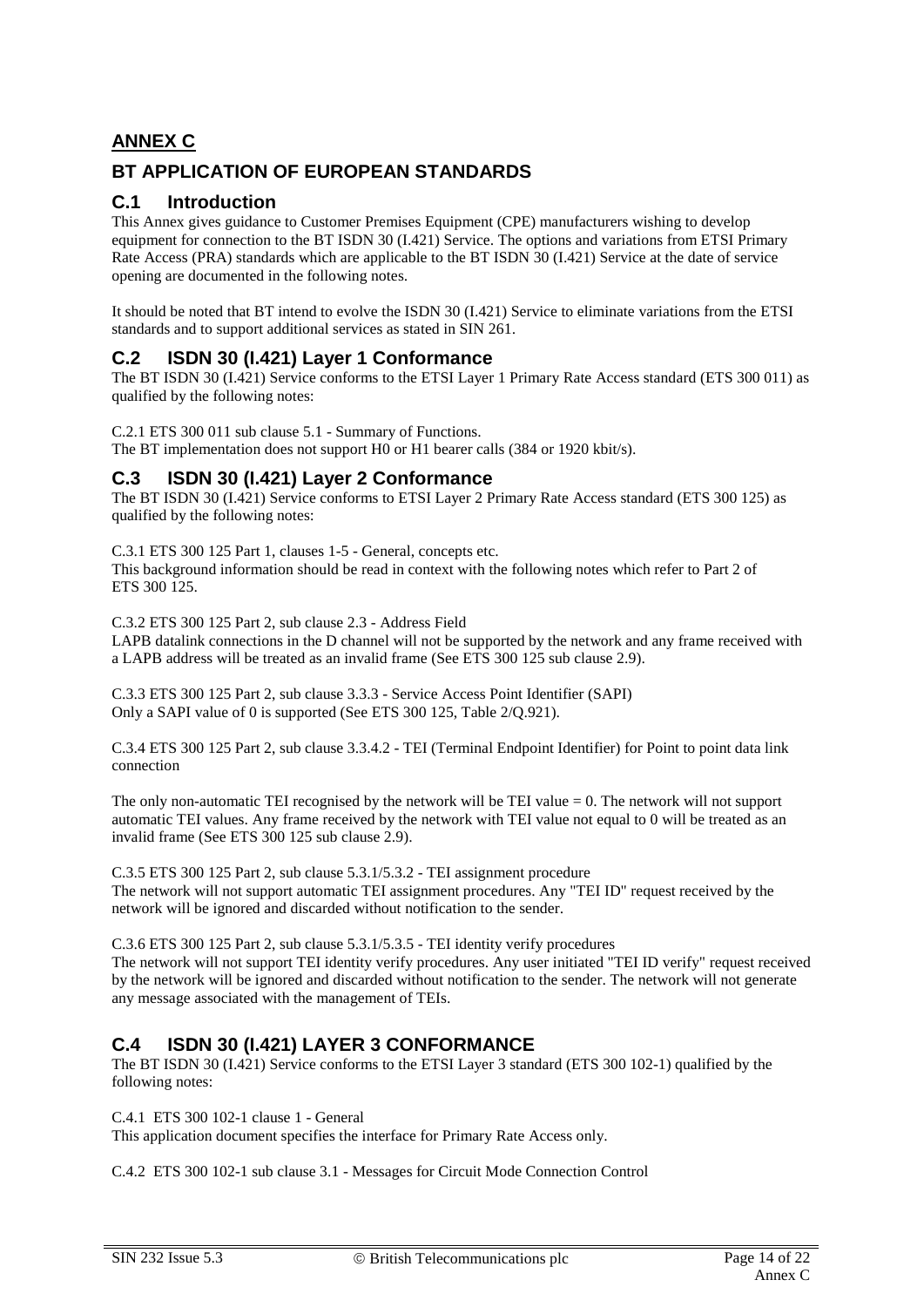Call Information Phase Messages - none of the messages in this class are supported since the SUSPEND and RESUME family of messages relate to the Terminal Portability supplementary service which is not applicable to the primary rate access and the USER INFORMATION message is associated with the User-to-User signalling supplementary service which is not supported.

SEGMENT message - none of the services supported require the use of the segmentation procedures and hence this message is not supported (see also Clause C.4.26).

CONGESTION message - the CONGESTION message is associated with the User-to-User signalling supplementary service which is not supported. Hence this message is not supported.

FACILITY message - no Digital Calling Features are supported which require the use of this message and hence this message is not supported.

STATUS ENQUIRY message - this message is not supported (see also Clause C.4.22).

Note: "not supported" means that the network will not recognise the message if received from the user and will never generate the message.

C.4.3 ETS 300 102-1 sub clause 3.4 - Messages used with the Global Call Reference The RESTART message will not be generated by the network (see Clause C.4.21).

C.4.4 ETS 300 102-1 sub clause 4.2 - Protocol Discriminator The only value of protocol discriminator used and supported is 00001000 "Q.931 user-network call control messages".

C.4.5 ETS 300 102-1 sub clause 4.5.1.1 - Table 4.3 Information Element Identifier Coding Table C.1 indicates all the information elements supported.

| <b>Information element</b>                    | <b>Reference</b>      |  |
|-----------------------------------------------|-----------------------|--|
| Sending complete                              |                       |  |
| Bearer capability                             | (see Clause $C.4.6$ ) |  |
| Cause                                         |                       |  |
| Call State                                    |                       |  |
| Channel identification                        |                       |  |
| Progress indicator                            |                       |  |
| Notification indicator                        |                       |  |
| Display                                       |                       |  |
| Keypad facility                               |                       |  |
| Calling party number                          |                       |  |
| Called party number                           |                       |  |
| Called party subaddress                       |                       |  |
| Low layer compatibility                       | (see Clause $C.4.8$ ) |  |
| High layer compatibility<br>$\cdots$ $\cdots$ | (see Clause C.4.7)    |  |

#### **Table C.1 Information elements supported**

C.4.6 ETS 300 102-1 sub clause 4.5.5 - Table 4.6 Bearer capability information element

Information Transfer Capability (Octet 3) - For the BT ISDN 30 (I.421) Service the values of 7 kHz audio and video codepoints of information transfer capability in octet 3 should be treated as reserved.

Structure, Configuration, Establishment and Symmetry - If Octets 4a and/or 4b are sent in the Bearer Capability Information Element the BT ISDN 30 (I.421) Service will behave as though the octets were omitted i.e. the default values for these fields will be assumed. Octets 4a and 4b will not be generated by the network.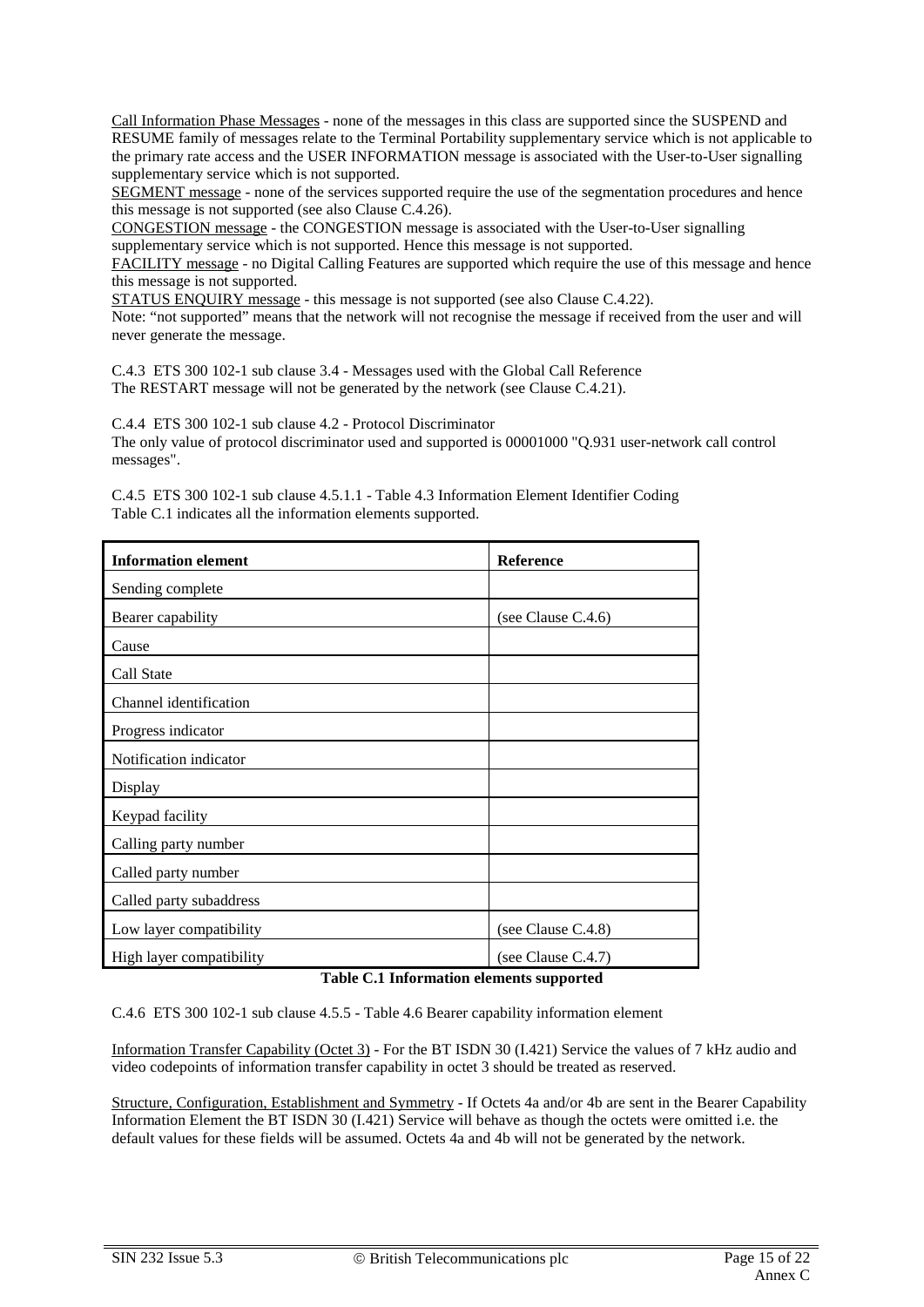User Information Layer 1 Protocol (Octet 5) - The BT ISDN 30 (I.421) Service will not support the following values of the user information layer 1 protocol field and will treat them as reserved values.

- 00100 Recommendation G.721 32 kbit/s ADPCM and Recommendation I.460.<br>00101 Recommendation G.722 and G.725 7 kHz audio
- Recommendation G.722 and G.725 7 kHz audio
- 00110 Recommendation G.7xx 384 kbit/s video
- 01001 CCITT standardised rate adaptation X.31 HDLC flag stuffing.

Negotiation (Octet 5a) - The BT ISDN 30 (I.421) Service will treat Bit 6 of Octet 5a as a spare bit , i.e., It will accept codings "0" and "1" in the user to network direction but will generate coding "0" in the network to user direction.

Note: The network will accept any coding of a "spare bit" and no specific meaning will be attached to the "spare bit".

User Rate (Octet 5a) - The BT ISDN 30 (I.421) Service will not support the values given in Tables C.2 in the user rate field. If received by the network the call will default to the corresponding simple bearer service (64 kbit/s unrestricted or 3.1 kHz audio). See Annex H of ETS 300 102-1, clauses H.1.2 and H.1.3 Type 1.

| $\blacksquare$ Octet 5a bits 5 to 1 | User rate           | Recommendation     |
|-------------------------------------|---------------------|--------------------|
| 10000                               | $64 \text{ kbit/s}$ | Recommendation X.1 |
| 10101                               | $0.1345$ kbit/s     | Recommendation X.1 |
| 10110                               | $0.100$ kbit/s      | Recommendation X.1 |

**Table C.2 User Rate (Octet 5a) codings not supported**

For the BT ISDN 30 (I.421) Service if octet 5a bit 7 indicates "synchronous" the codings specified in Table C.3 of the user rate field will not be supported.

| Octet 5a bits 5 to 1 | User rate          | Recommendation             |
|----------------------|--------------------|----------------------------|
| 10111                | $0.075/1.2$ kbit/s | Recommendation V.6 and X.1 |
| 11000                | $1.2/0.075$ kbit/s | Recommendation V.6 and X.1 |
| 11001                | $0.050$ kbit/s     | Recommendation V.6 and X.1 |
| 11010                | $0.075$ kbit/s     | Recommendation V.6 and X.1 |
| 11011                | $0.110$ kbit/s     | Recommendation V.6 and X.1 |
| 11100                | $0.150$ kbit/s     | Recommendation V.6 and X.1 |
| 11101                | $0.200$ kbit/s     | Recommendation V.6 and X.1 |
| 11110                | $0.300$ kbit/s     | Recommendation V.6 and X.1 |

**Table C.3 User Rate (Octet 5a) codings not supported when synchronous**

Octet 5b for V.110/X.30 rate adaptation - Intermediate rate (octet 5b) Bits 7 and 6 - The BT ISDN 30 (I.421) Service will treat these bits as spare bits, i.e. it will accept codings "0 0", "0 1", "1 0" and "1 1" in the user to network direction but will only generate coding "0 0" in the network to user direction.

Network Independent Clock (NIC) (octet 5b) - For the BT ISDN 30 (I.421) Service the coding of bits 5 and 4 in octet 5b will not be independent. The BT ISDN will only support codings "0 0" and "1 1". Other coding combinations will be treated as reserved.

Flow control on transmission (Tx) (octet 5b) - The BT ISDN 30 (I.421) Service will treat bit 3 as a spare bit, i.e. it will accept codings "0" and "1" in the user to network direction but will generate coding "0" in the network to user direction

Flow control on reception (Rx) (octet 5b) - The BT ISDN 30 (I.421) Service will treat bit 2 as a spare bit, i.e. it will accept codings "0" and "1" in the user to network direction but will generate coding "0" in the network to user direction.

Number of stop bits (octet 5c) - The BT ISDN 30 (I.421) Service will restrict the use of "0 0" coding to the case where it is necessary to include octet 5c for the sole purpose of allowing a subsequent octet 5d. If this coding is received, by the BT ISDN 30 (I.421) Service in inappropriate circumstances, then it will be treated as reserved.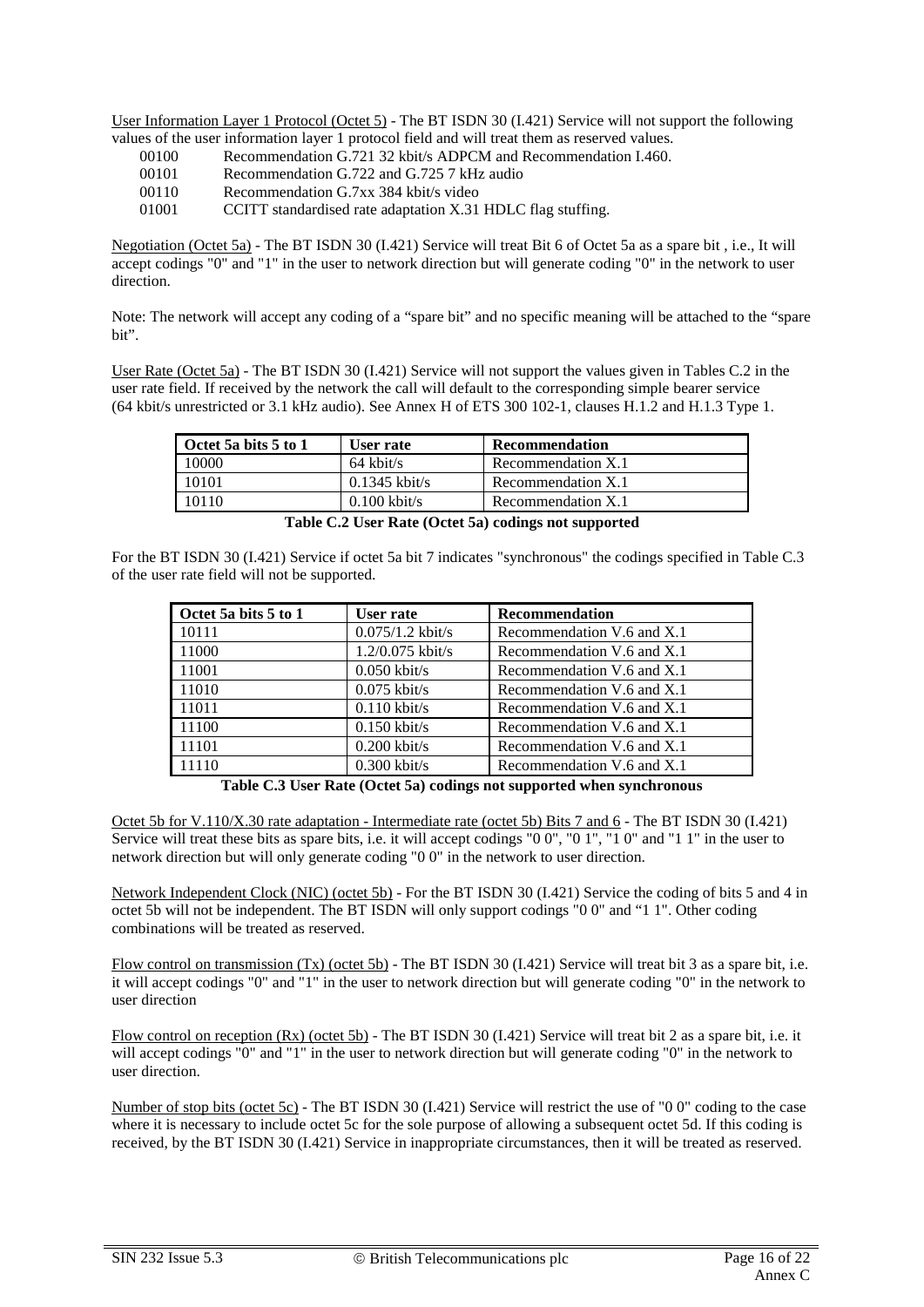Number of data bits excluding parity bit if present (octet 5c) Bits 5 and 4 - The BT ISDN 30 (I.421) Service will not support the values of the parity information field (bits 3 to 1 of octet 5c). Consequently, if the user's data includes parity information, the number of data bits field should include the parity bit.

For the BT ISDN 30 (I.421) Service the "00" code will be used to indicate "unspecified number of data bits".

Parity information (octet 5c) - Bits 3, 2 and 1 - The BT ISDN 30 (I.421) Service will not support the use of the parity information field. All codings will be accepted if received in the user to network direction but coding "0 1 1" "none" will be generated in the network to user direction.

Duplex mode (octet 5d) - Bit 7 and Modem type (octet 5d) - Bits 6, 5, 4, 3, 2 and 1 - The treatment of octet 5d by the BT ISDN 30 (I.421) Service will depend on the coding of the information transfer capability field in octet 3. If 3.1 kHz audio is indicated then, for a call that does not leave the ISDN, octet 5d will be conveyed to the called user. In all other cases octet 5d will be discarded.

User information layer 2 protocol (octet 6) - Bits 5, 4, 3, 2 and 1 - The BT ISDN 30 (I.421) Service will not support coding "0 0 0 1 0" (Recommendation Q.921 (I.441)) of the user information layer 2 protocol field and will treat it as a reserved value.

User information layer 3 protocol (octet 7) - Bits 5, 4, 3, 2 and 1 - The BT ISDN 30 (I.421) Service will use octets 6 and 7 together. Octet 7 without octet 6 will be treated as a reserved coding.

User information layer 3 protocol (octet 7) - Bits 5, 4, 3, 2 and 1 - The BT ISDN 30 (I.421) Service will not support coding "0 0 0 1 0" (Recommendation Q.931 (I.451)) of the user information layer 1 protocol field and will treat it as a reserved value.

C.4.7 ETS 300 102-1 Table 4.17 High layer compatibility information element - High layer characteristics identification (octet 4)

The BT ISDN 30 (I.421) Service will only support the High layer compatibility elements as defined in Table C.4 . Any other codings received will be discarded. Furthermore the High layer compatibility elements will be restricted to 4 octets.

| Bits 7 6 5 4 3 2 1                          | High layer characteristics identification                      |  |
|---------------------------------------------|----------------------------------------------------------------|--|
| 0000100                                     | Facsimile Group 2/3 (Recommendation F.182)                     |  |
| 0100001                                     | Facsimile Group 4 Class 1 (Recommendation F.184)               |  |
| 0110001                                     | Teletex service, basic mode of operation Recommendation F.200) |  |
| 0110010                                     | Syntax Based Videotex (Recommendations F.300 and T.102)        |  |
| Table C.4 High layer compatibility elements |                                                                |  |

C.4.8 ETS 300 102-1 sub clause 4.5.18 - Low layer compatibility

Dependent on signalling capabilities encountered within the network, the BT ISDN 30 (I.421) Service will only support a limited capability to transfer Low layer compatibility information to the called terminal. This treatment cannot be regarded as a transparent transfer of information.

The network treatment of Low layer compatibility information depends on the information transfer capability requested in octet 3 of the Bearer capability information element as follows:

- 3.1 kHz audio: if octet 5d is not present in the Bearer capability information element in the user to network direction then its presence will be checked in the Low layer compatibility element. If present, octet 5d will be treated as though it had been received in the Bearer capability information element and will be conveyed to the destination network side. In the network to user direction, if a progress indicator information element is not included in the SETUP message, then a "copy" of the Bearer capability information element will be taken to form the Low layer compatibility information element.
- 64 kbit/s Unrestricted Digital Information: if any of octet 5 up to and including 5c is present in the Low layer compatibility information element but absent in the Bearer capability information element in the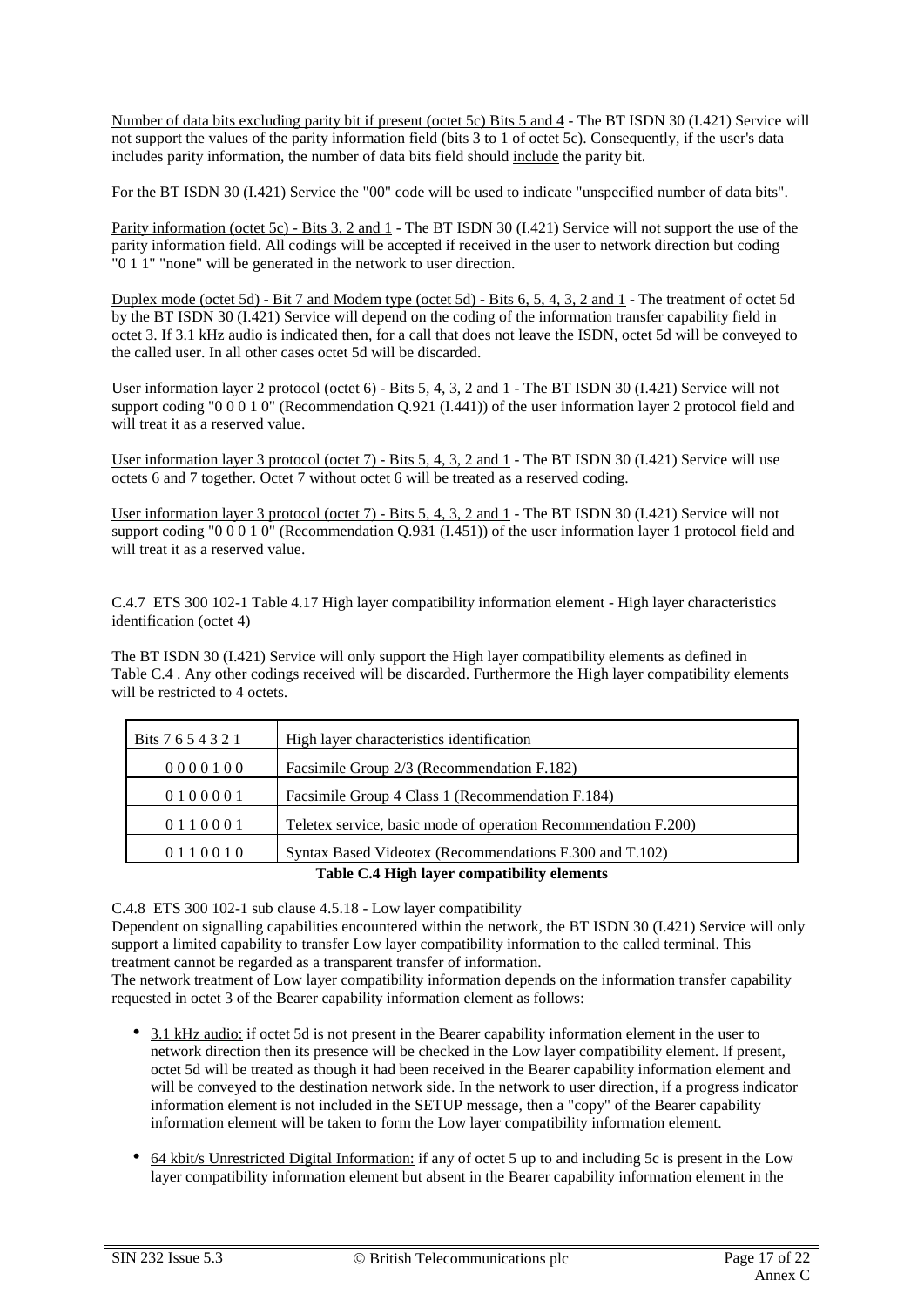user to network direction then it will be treated a though it had been included in the Bearer capability information element and will be conveyed to the destination network side. If octets 6 and 7 are both absent in the Bearer capability information element but both present in the Low layer information element indicating CCITT Recommendation X.25 Link level and CCITT Recommendation X.25 Packet level respectively in the user to network direction then they will be treated as though they had been included in the Bearer capability information element and will be conveyed to the destination network side. In the network to user direction a "copy" of the Bearer capability information element will be taken to form the Low layer compatibility information element.

In ETS 300 102-1 Table 4.18 shows the general coding of the Low layer compatibility information element, however dependent on signalling capabilities encountered within the network, the BT ISDN 30 (I.421) Service will only support those values specified for the Bearer capability information element (See clause C.4.6 on Bearer capability information element) when Low layer compatibility information element is used in the circumstances described above. Similarly, in the network User-to-User direction the BT ISDN will generate only values specified for the Bearer capability information element.

C.4.9 ETS 300 102-1 sub clause 5.1.1 - Call request and ETS 300 102-1 sub-clause 4.5.8 - Called Party Number

The BT ISDN 30 (I.421) Service requires the Type of Number (Octet 3, bits 5-7 of the Called Party Number information element) to be coded "unknown". All other codings of the Type of Number field will be treated as invalid and the call will be rejected.

The BT ISDN 30 (I.421) Service does not recognise "#" character within the Called party number information element as a sending complete indication.

C.4.10 ETS 300 102-1 sub clause 5.1.2 and 5.1.3 The BT ISDN 30 (I.421) Service does not provide progress indicator in association with the provision of tones/announcements.

C.4.11 ETS 300 102-1 sub clause 5.1.4 - Invalid call information The BT ISDN 30 (I.421) Service will use non-standard cause #90 "destination address missing or incomplete" instead of cause #28. In addition, cause #3 will never be generated by the network.

C.4.12 ETS 300 102-1 sub clause 5.1.5.1 and 5.1.5.2 - Call Proceeding The BT ISDN 30 (I.421) Service will not use causes #57 and #58 in the circumstances specified in these sub clauses of the standard.

C.4.13 ETS 300 102-1 sub clause 5.1.6 - Notification of interworking at originating interface Notification of interworking via the sending of a progress indicator is not supported as indicated in C.4.10 . When the requested bearer capability is speech or 3.1 kHz audio and the call encounters analogue interworking within the BT network then the CONNECT message returned to the calling user will include a Display information element containing the IA5 character string \*AA\*NOT SUITABLE FOR DATA#.

C.4.14 ETS 300 102-1 sub clause 5.1.9 - Call rejection, sub clause 5.2.5.3 - Called user clearing during incoming call establishment and sub clause 5.2.5.4 - Call Failure

If the called user sends causes #1, #17, #21 or #88 then the BT ISDN 30 (I.421) Service will deliver these causes unchanged to the calling user. All other cause values sent by the calling user will be changed to #16 "normal call clearing" before delivery to the calling user.

If at the called interface timer T310 or T301 expires, the BT ISDN 30 (I.421) Service will send to the calling user cause #41 "temporary failure" instead of #18 "no user responding" or #19 "user alerting, no answer" respectively.

C.4.15 ETS 300 102-1 sub clause 5.2.1 - Incoming Call

The BT ISDN 30 (I.421) Service will always use en-bloc sending and will always include the Sending complete information element in the SETUP message.

C.4.16 ETS 300 102-1 sub clause 5.2.6 - Notification of interworking at the terminating interface The BT ISDN 30 (I.421) Service will only provide notification of interworking to called user if the requested bearer service is 3.1 kHz audio.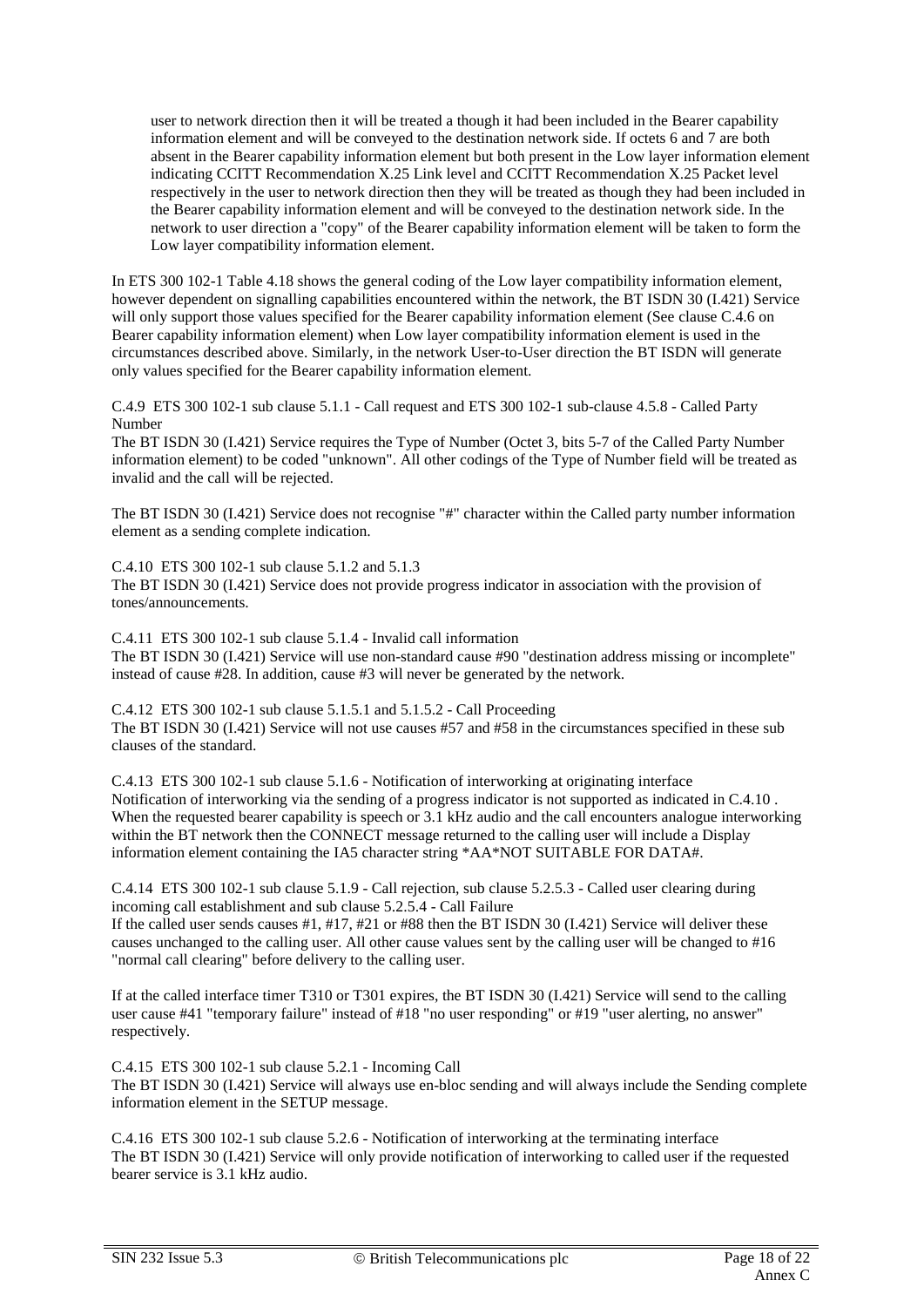If the called user sends a PROGRESS message this message and its contents are discarded (no supervisory timers are stopped). If any Progress indicator information element is received from the called user in any call control message, the information element will be discarded and not conveyed to the calling user.

C.4.17 ETS 300 102-1 sub clause 5.3 2 (d)- Exception conditions

The BT ISDN 30 (I.421) Service will send non-standard cause #4 instead of cause #6 to indicate "channel unacceptable" as a result of unsuccessful termination of the B-channel selection procedures.

C.4.18 ETS 300 102-1 sub clause 5.3 3 - Clearing initiated by the user; and sub clause 5.3.4.2 - Clearing when tone/announcements not provided

The BT ISDN 30 (I.421) Service will not include a second Cause information element in the retransmitted RELEASE message (sent as a result of T308 expiration).

C.4.19 ETS 300 102-1 sub clause 5.3.4.1 - Clearing when tones/announcements provided

The BT ISDN 30 (I.421) Service will operate the following procedure instead of those specified in this clause:

When the requested bearer capability is speech or 3.1 kHz audio and the called user is unable to accept the call then:

• the network shall return to the calling user an ALERTING message containing a Display information with the IA5 string:

\*EC\*nn# and \*AA\*descriptive sequence# (in any order i.e. \*EC\*nn# followed by \*AA\*descriptive sequence# or \*AA\*descriptive sequence# followed by \*EC\*nn#) where "nn" provides a code representing the reason for call failure (this is not the cause value) and "descriptive sequence" represents a plain language description of the reason for clearing (see Table C.5).

- the network shall then apply in-band tones/announcements and start a supervisory timer whose value is dependent on tone/announcement being applied).
- if the calling user initiates clearing prior to the supervisory timer expiring, the network shall stop the timer, remove the tone/announcement and complete the call clearing procedures.
- if the supervisory timer expires, the network shall initiate call clearing as specified in ETS 300 102-1 sub clause 5.3.4.2 using cause #41 "temporary failure".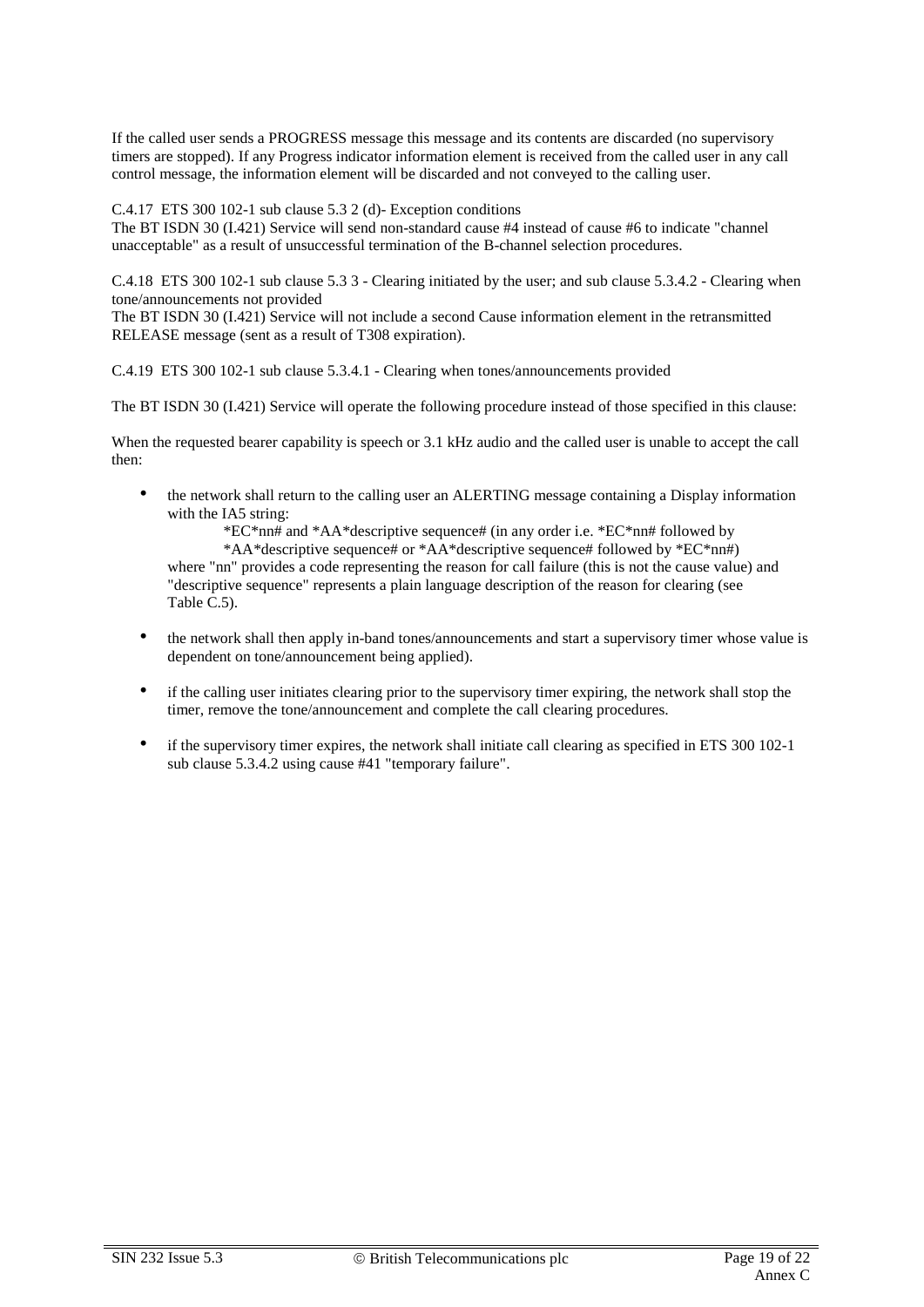| "nn" | "description sequence"           |
|------|----------------------------------|
| 00   | NUMBER UNOBTAINABLE              |
| 01   | NUMBER INCOMPLETE                |
| 02   | <b>CLEARED</b>                   |
| 03   | NUMBER UNOBTAINABLE              |
| 04   | <b>NUMBER UNOBTAINABLE</b>       |
| 05   | <b>USER HAS CHANGED NUMBER</b>   |
| 06   | <b>NOT ALLOWED</b>               |
| 07   | NETWORK BUSY                     |
| 08   | <b>NUMBER BUSY</b>               |
| 09   | LINE OUT OF SERVICE              |
| 0A   | <b>NUMBER UNOBTAINABLE</b>       |
| 0B   | <b>ACCESS BARRED</b>             |
| 12   | <b>REMOTE ERROR</b>              |
| 13   | <b>INCOMPATIBLE TERMINAL</b>     |
| 14   | <b>ACKNOWLEDGEMENT</b>           |
| 15   | <b>ERROR</b> (21)                |
| 17   | <b>SERVICE TEMPORARY FAILURE</b> |
| 18   | <b>FACILITY NOT REGISTERED</b>   |
| 1A   | <b>ERROR</b> (26)                |
| 1E   | NUMBER UNOBTAINABLE              |
| 1F   | <b>NO REPLY</b>                  |
| 20   | <b>SERVICE TERMINATION</b>       |
| 24   | <b>CLEARED</b>                   |
| 29   | <b>CUG ACCESS BARRED</b>         |
| 2D   | <b>TERMINAL UNAVAILABLE</b>      |
| 2E   | <b>TERMINAL UNAVAILABLE</b>      |
| 30   | <b>CLEARED</b>                   |
| 32   | <b>RESTRICTED ACCESS</b>         |
| 33   | <b>ERROR</b>                     |

**Table C.5 Descriptive Sequence and Numeric Codes used in Display information strings for Call Clearing**

C.4.20 ETS 300 102-1 sub clause 5.4 - In-band Tones and Announcements The BT ISDN 30 (I.421) Service will not provide the progress indicator #8 in association with in-band tones and announcements. See also Clauses C.4.10 and C.4.19.

C.4.21 ETS 300 102-1 sub clause 5.5 - Restart Procedure

The BT ISDN 30 (I.421) Service will never initiate the restart procedure but will react as specified in ETS 300 102-1 when the restart procedure is initiated by the user.

C.4.22 ETS 300 102-1 sub clause 5.8.10 - Status enquiry procedure The BT ISDN 30 (I.421) Service will not generate the STATUS ENQUIRY message. On receipt of a STATUS ENQUIRY message, the network will respond with a STATUS message containing the current call state and cause #98.

C.4.23 ETS 300 102-1 sub clause 5.9 - User Notification Procedure The transfer of a NOTIFY message to the remote user will only occur if the remote user is connected to the BT ISDN 30 (I.421) Service. Otherwise the NOTIFY message will be discarded.

C.4.24 ETS 300 102-1 ANNEX I (Normative) - Use Of Progress Indicators The BT ISDN 30 (I.421) Service will not implement Annex I - see also Clauses C.4.13 and C.4.16.

C.4.25 ETS 300 102-1 ANNEX J (Normative) - Examples Of Cause Value And Location For Busy Condition.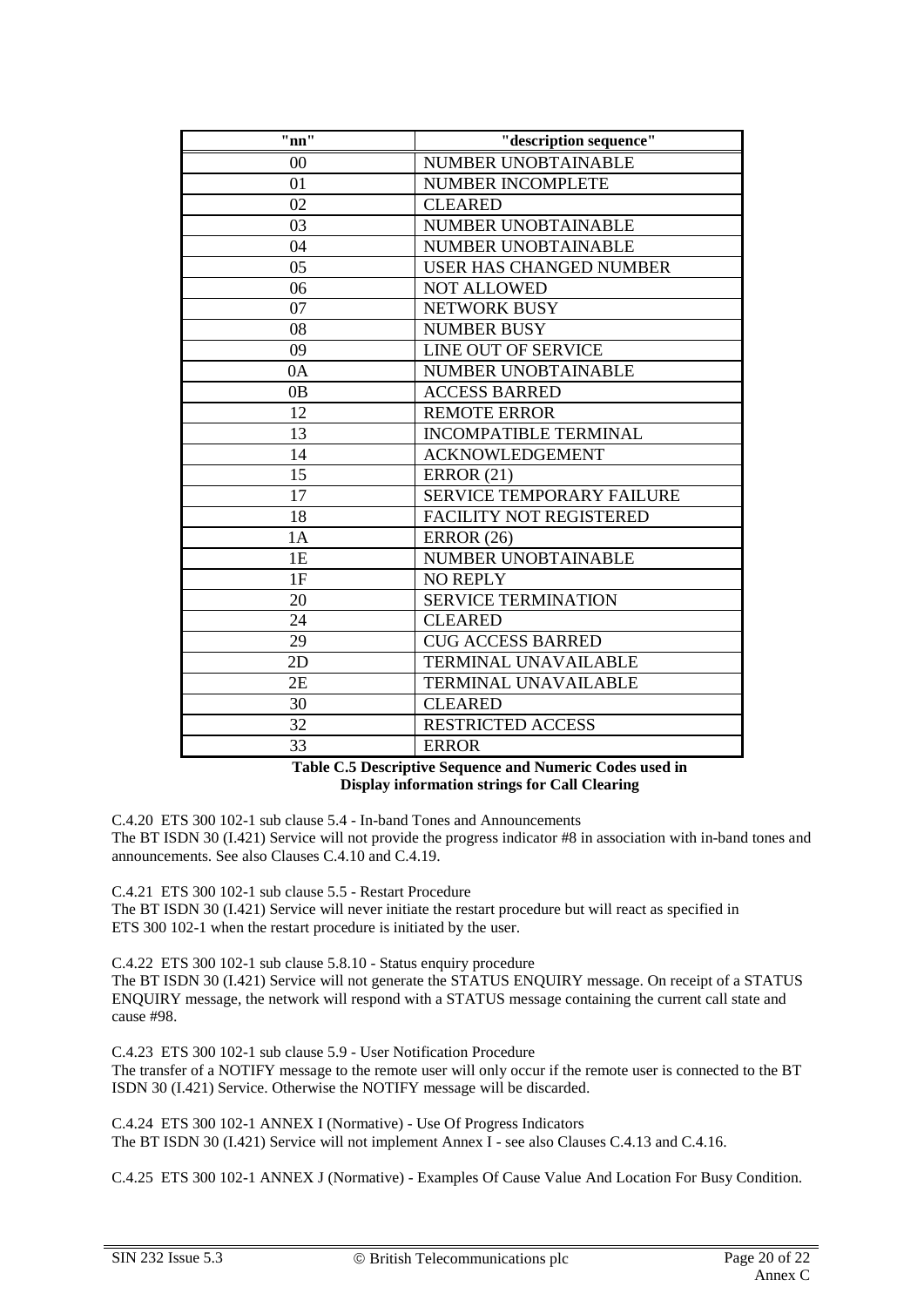Dependent on the signalling capabilities of the network on interworking Annex J may not apply. As a minimum the following cause values and locations will be indicated:

- if the remote user or private network beyond the interface with the BT ISDN Service is busy then cause #17 "user busy" location "user" will be returned to the caller.
- if the BT ISDN Service is congested the cause #42 "switching equipment congestion" location "public network serving the local user" will be returned to the calling user.

When terminal equipments are clearing calls, the only valid 'Locations' to be used in the 'Cause' Information element are USER or Public network serving the local user.

C.4.26 ETS 300 102-1 ANNEX K (Normative) - Message Segmentation Procedures

The BT ISDN 30 (I.421) Service will not support the segmentation procedures. However, it is recommended for further evolution that the segmentation procedures are supported by Customer Premises equipment but are not used until they become necessary with the introduction of new services.

C.4.27 ETS 300 102-1 ANNEX L - Low Layer Information Coding Principles The BT ISDN 30 (I.421) Service will provide only limited capability to convey low layer compatibility information across the network - see Clause C.4.8.

C.4.28 ETS 300 102-1 ANNEX M - Low Layer Compatibility Negotiation The BT ISDN 30 (I.421) Service will not support the procedures of this annex.

C.4.29 ETS 300 102-1 ANNEX N - Procedures for Establishment of Bearer connection Prior to Call Acceptance.

The BT ISDN 30 (I.421) Service will not support the procedures of this annex.

- End of Annex C -